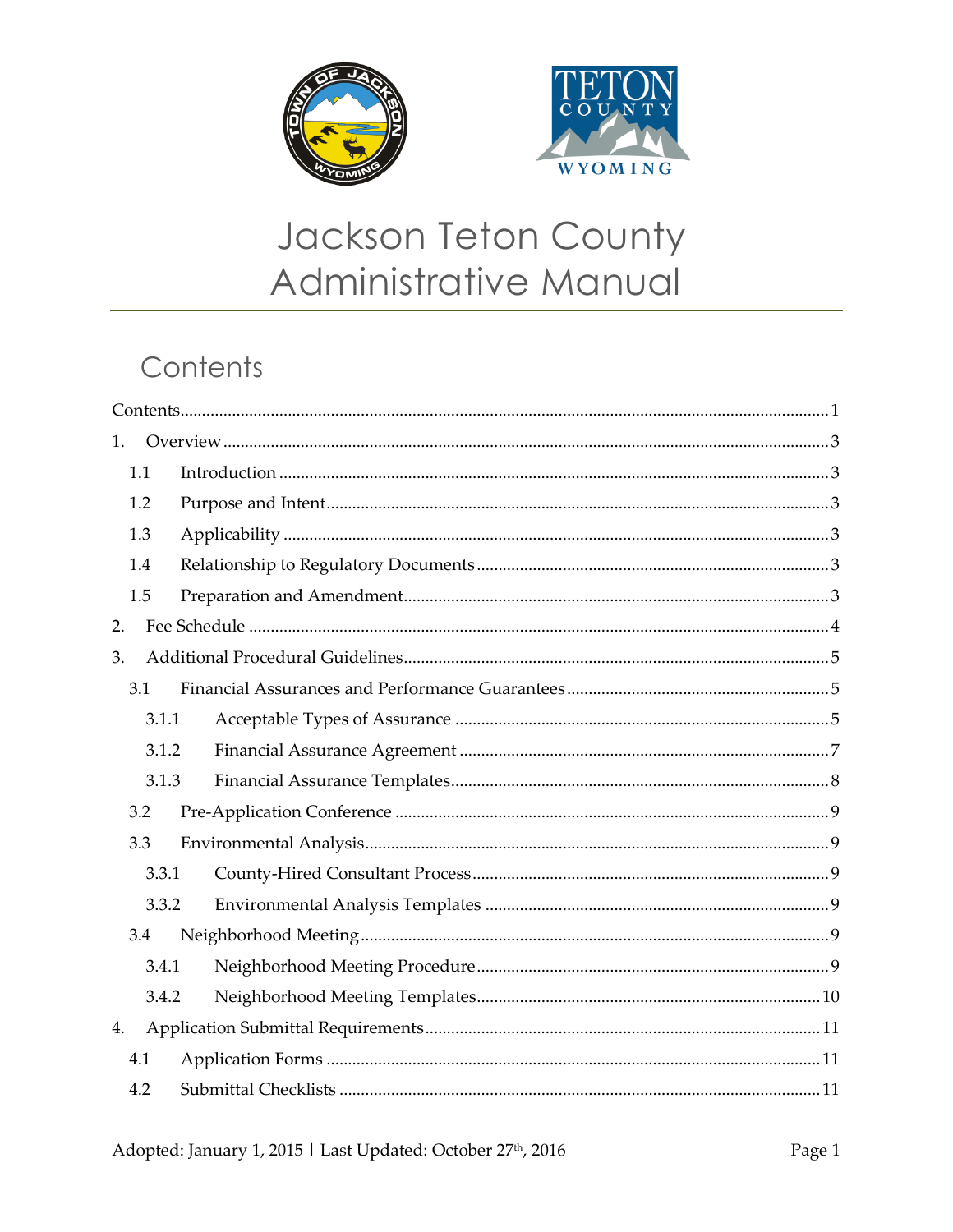| 4.2.1                                                                                                                                                                                                                                                                                                                                                                                             |  |  |  |  |
|---------------------------------------------------------------------------------------------------------------------------------------------------------------------------------------------------------------------------------------------------------------------------------------------------------------------------------------------------------------------------------------------------|--|--|--|--|
| 4.2.2                                                                                                                                                                                                                                                                                                                                                                                             |  |  |  |  |
| 4.2.3                                                                                                                                                                                                                                                                                                                                                                                             |  |  |  |  |
| 4.2.4                                                                                                                                                                                                                                                                                                                                                                                             |  |  |  |  |
|                                                                                                                                                                                                                                                                                                                                                                                                   |  |  |  |  |
| 4.3.1                                                                                                                                                                                                                                                                                                                                                                                             |  |  |  |  |
| 4.3.2                                                                                                                                                                                                                                                                                                                                                                                             |  |  |  |  |
| 4.3.3                                                                                                                                                                                                                                                                                                                                                                                             |  |  |  |  |
| 4.3.4                                                                                                                                                                                                                                                                                                                                                                                             |  |  |  |  |
| $\label{eq:replates} \textit{Templates} \textit{} \textit{} \textit{} \textit{} \textit{} \textit{} \textit{} \textit{} \textit{} \textit{} \textit{} \textit{} \textit{} \textit{} \textit{} \textit{} \textit{} \textit{} \textit{} \textit{} \textit{} \textit{} \textit{} \textit{} \textit{} \textit{} \textit{} \textit{} \textit{} \textit{} \textit{} \textit{} \textit{} \textit{$<br>5. |  |  |  |  |
|                                                                                                                                                                                                                                                                                                                                                                                                   |  |  |  |  |
|                                                                                                                                                                                                                                                                                                                                                                                                   |  |  |  |  |
| 6.                                                                                                                                                                                                                                                                                                                                                                                                |  |  |  |  |
|                                                                                                                                                                                                                                                                                                                                                                                                   |  |  |  |  |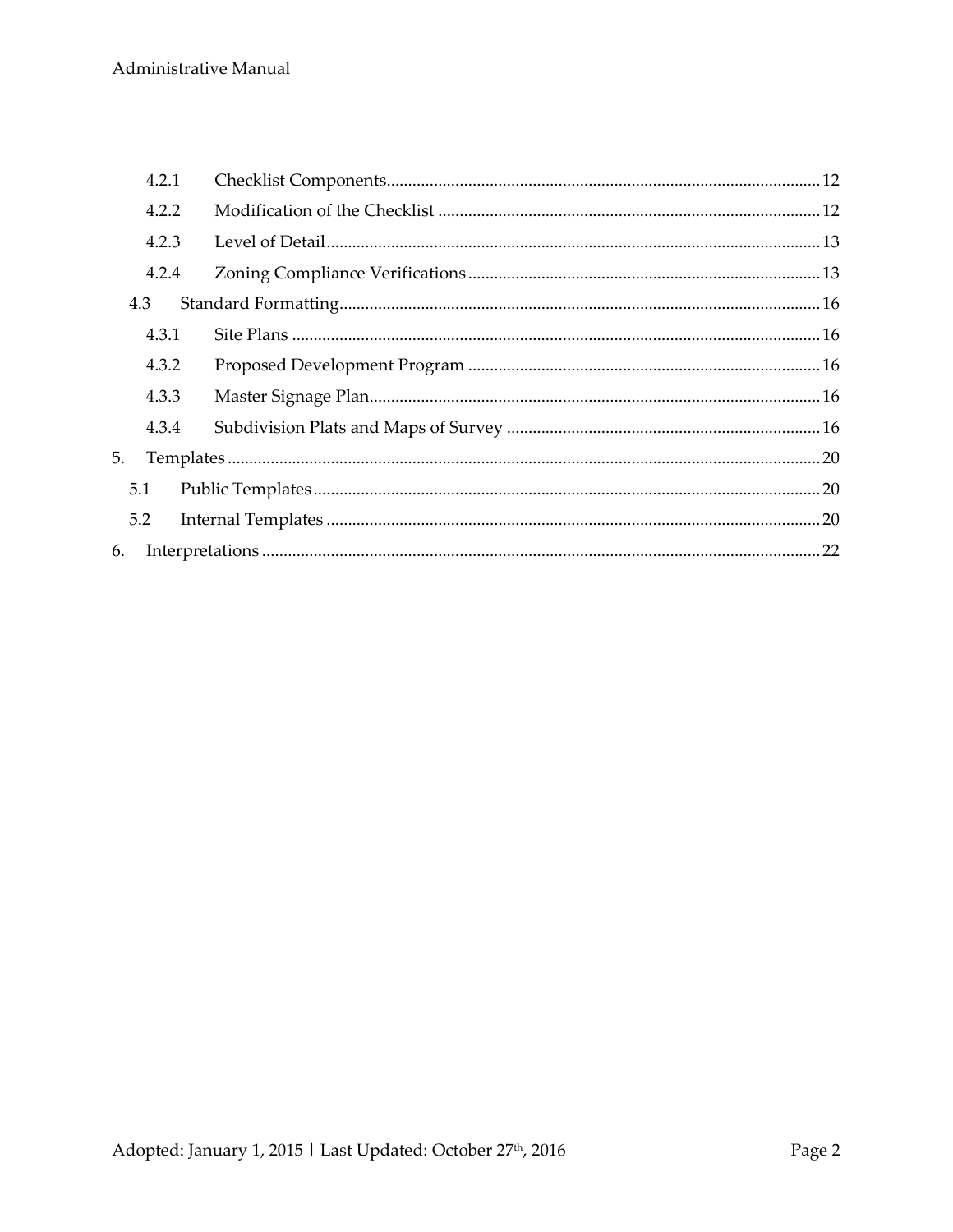# 1. Overview

## *1.1 Introduction*

The Administrative Manual is a compilation of information, processes, templates and forms designed to supplement the Town of Jackson Land Development Regulations and the Teton County Land Development Regulations (LDRs) and to serve as a resource in implementation of the LDRs.

The Administrative Manual is a joint document; however, certain sections of this Manual are applicable only to physical development, use, development options, and subdivision in the Town of Jackson or in unincorporated Teton County. Sections that are applicable only in one jurisdiction are distinguished by color. Sections applicable only to the Town of Jackson are indicated in blue font; sections applicable only to Teton County are indicated in green font.

## *1.2 Purpose and Intent*

The purpose of the Administrative Manual is to assist in the processing and review of applications and the administration of the LDRs by providing additional detail regarding the administrative procedures outlined in *Article 8* of the LDRs. The Administrative Manual is intended to assist in equitable processing of all applications and to provide additional resources that may be helpful to those involved in the review process.

## *1.3 Applicability*

The standards and requirements outlined in this Administrative Manual are applicable to all processes required by and applications submitted pursuant to:

- 1. Teton County Land Development Regulations (LDRs)
- 2. Town of Jackson Land Development Regulations (LDRs)
- 3. Town of Jackson Design Guidelines

### *1.4 Relationship to Regulatory Documents*

This manual does not serve as a substitute for the LDRs or any other Town or County ordinances or resolutions. In the event of a conflict between this document and other regulatory documents, the adopted regulation, ordinance or resolution shall control.

### *1.5 Preparation and Amendment*

This manual is prepared and amended pursuant to *Section 8.1.3, Additional Resources* of the LDRs.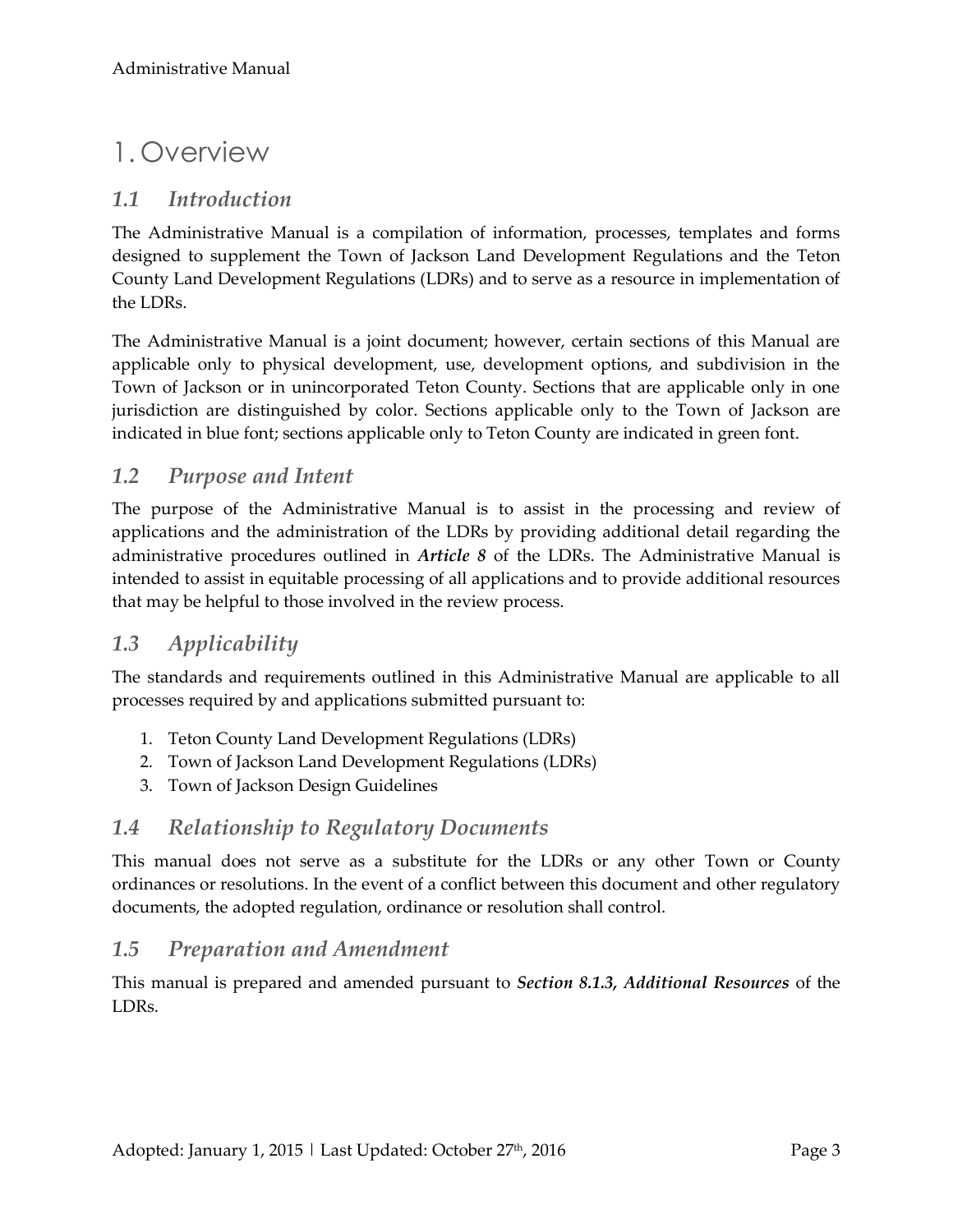# 2. Fee Schedule

The current Fee Schedule as approved by the Town Council or Board of County Commissioners, as applicable, follows. The fee schedule establishes fees collected for processing and review of applications and for other services provided.

# **[Town of Jackson Planning and Building Department Fee Schedule](http://townofjackson.com/files/8414/2074/1574/Resolution_15-03.pdf)**

**[Teton County Planning and Development Department Fee Schedule](http://www.tetoncountywy.gov/DocumentCenter/View/4869)**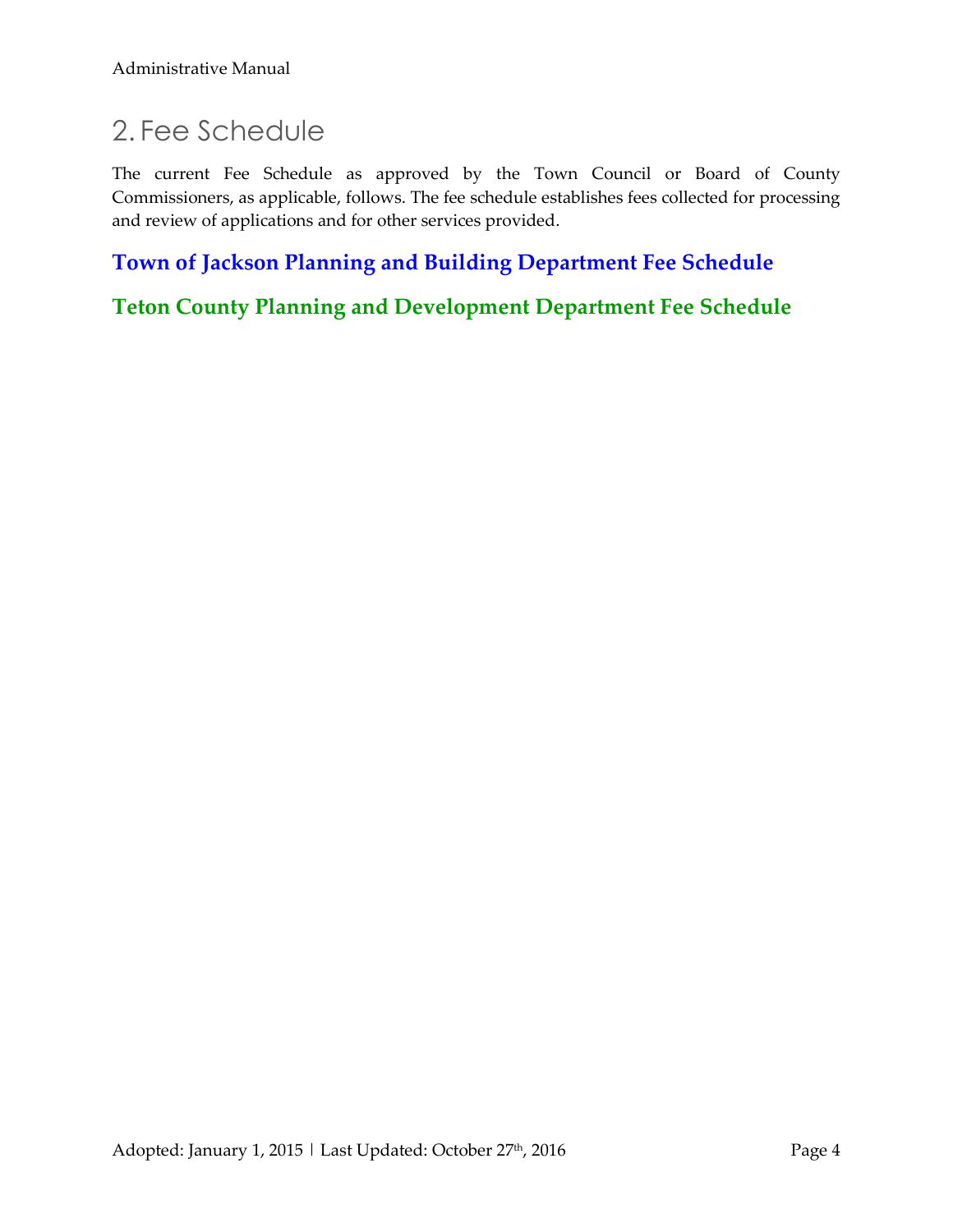# 3. Additional Procedural Guidelines

# *3.1 Financial Assurances and Performance Guarantees*

All financial assurances required pursuant to *Section 8.2.11* of the LDRs should comply with the following procedures and standards.

#### **3.1.1 Acceptable Types of Assurance**

All forms of financial assurance shall follow the form of the standard templates provided at the end of this section. Acceptable types of assurances include:

- **1. Surety or Performance Bond.** A written instrument issued by a surety company that guarantees the performance by a developer or applicant to the [Town/County]. At a minimum, surety or performance bonds should:
	- A. Be executed by a corporate surety duly licensed to do business in the State of Wyoming, or any other institution having adequate assets to perform the terms of the surety as determined by the [Town/County] Attorney. All sureties shall be rated A- or better with a financial rating of VII or better in the most recent A.M. Best's Rating Guide.
	- B. Provide that it is governed by the laws of the State of Wyoming.
	- C. Comply with the standards in LDR *Subsection 8.2.11.F, Duration*.
	- D. Provide that a claim may be made by the [Town/County] upon written notice to the surety that the applicant is in default of its obligations under any agreement referenced in the bond.
	- E. In the event of a partial release, a new bond shall be delivered in accordance with the terms of the LDRs as a condition to such partial release.
	- F. Notwithstanding anything to the contrary contained in the LDRs, the [Town Council/Board County Commissioners] shall have the authority to make a claim on any bond for which it receives a notice of cancellation or expiration. Determination that the applicant is failing or will fail to complete improvements or other work or is failing or will fail to implement the approved plan is not required. The [Town/County] Treasurer will hold such funds until such time as the applicant has provided a new bond or other financial assurance in conformance with the requirements of the LDRs.
- **2. Escrow Deposit of Cash or Certified Funds**. A deposit with the [Town/County] Treasurer of cash or certified funds. The [Town/County] Treasurer shall place the cash or certified funds in an interest bearing account at a financial institution. Any interest earned on the deposit shall be the property of the [Town/County]. The deposit shall comply with the standards in LDR *Subsection 8.2.11.F, Duration*.
- **3. Irrevocable Letter of Credit.** A document obtained from a bank granting permission to the [Town/County] to draw on the developer or applicant's account should the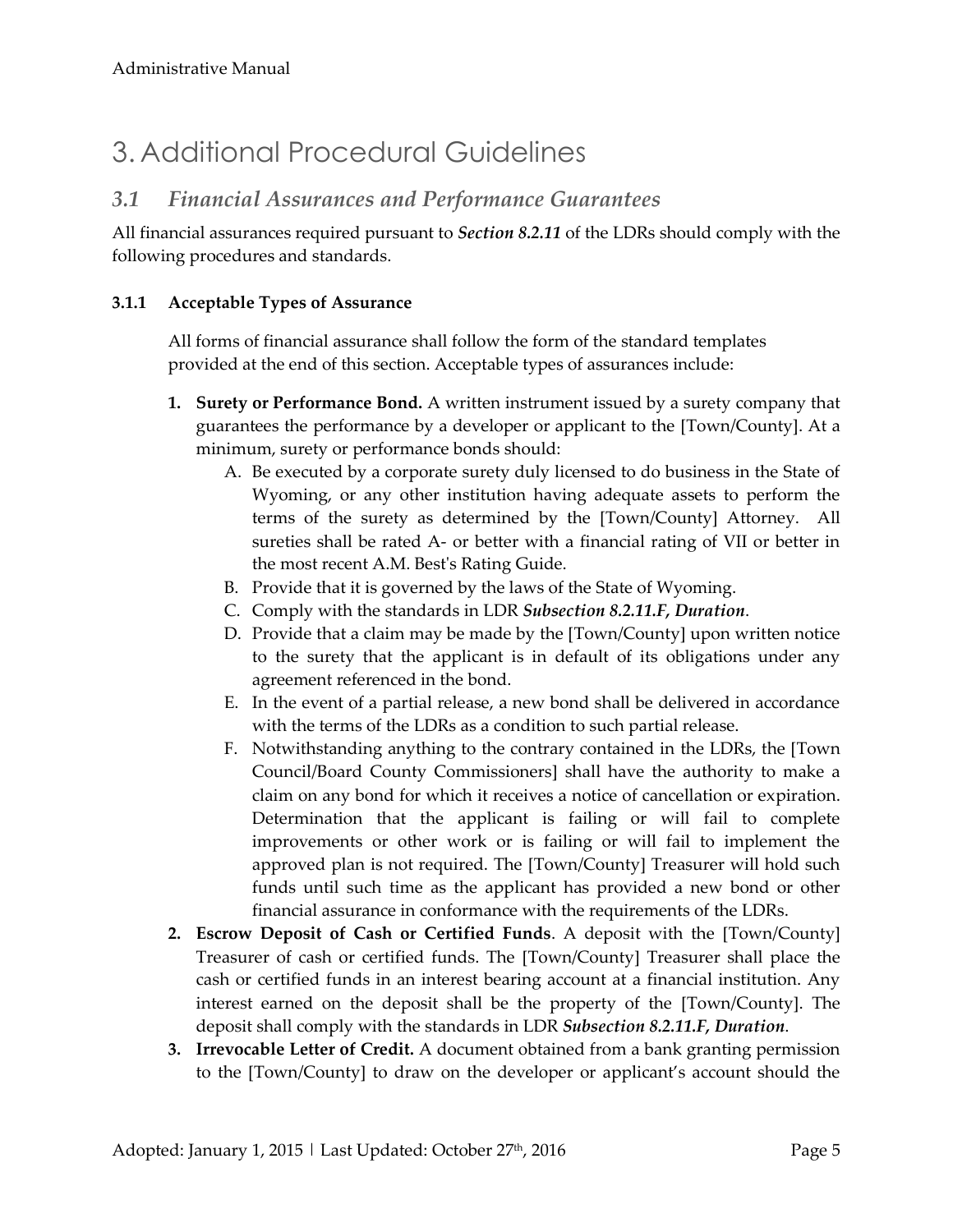developer or applicant default under its obligations to the [Town/County]. At a minimum, the irrevocable letter of credit should:

- A. Be an irrevocable standby letter of credit.
- B. Be issued by a commercial bank insured by the FDIC or another financial institution having adequate assets to perform the terms of the letter of credit as determined by the [Town/County] Attorney.
- C. Provide that it is governed by the laws of the State of Wyoming.
- D. Be for a minimum period of one year and automatically renew for successive periods compliant with the standards in LDR *Subsection 8.2.11.F, Duration* unless the [Town/County] receives written notice of non-renewal from the issuer of the letter of credit at least 90 days before the expiration of the theneffective letter of credit. In the event the [Town/County] receives a written notice of non-renewal from the issuer of the letter of credit, the applicant shall provide the [Town/County] with a substitute letter of credit or replacement financial security, in a form and substance acceptable to the [Town/County] Attorney and a Financial Assurance Agreement, at least 30 days prior to the expiration of the letter of credit then in effect. Failure to provide a substitute letter of credit or other acceptable financial assurance within 30 days of the expiration date of the letter of credit shall authorize the [Town/County] to draw upon the letter of credit up to the maximum amount of the letter of credit. If another form of financial assurance is delivered, it shall comply with the standards in the LDRs and this Administrative Manual.
- E. Provide that it may be drawn upon by the [Town/County] upon presentation by the [Town/County], subject only to the [Town's/County's] affidavit that the applicant is in default of its obligations under any agreement referenced in the letter of credit.
- F. That in the event of a partial release, a new letter of credit shall be executed in accordance with these as a condition to such partial release.
- G. That notwithstanding anything to the contrary contained in the LDRs, the [Town/County] shall have the authority to draw upon any irrevocable letter of credit that is within 15 days of the expiration date. Determination that the applicant is failing or will fail to complete improvements or other work or is failing or will fail to implement the approved plan is not required. The [Town/County] Treasurer will hold such funds until such time as the applicant has provided a new letter of credit or other financial assurance in conformance with the LDRs.
- **4. Alternate Forms of Assurance.** An applicant may propose alternate forms of financial assurance for consideration and approval. Such requests shall be made in writing and shall include the type of assurance proposed and an explanation of why one of the more standard forms of assurance is not available or appropriate. Alternate forms of assurance shall be approved at the discretion of the [Town/County] Attorney. At a minimum, alternate forms of assurance shall: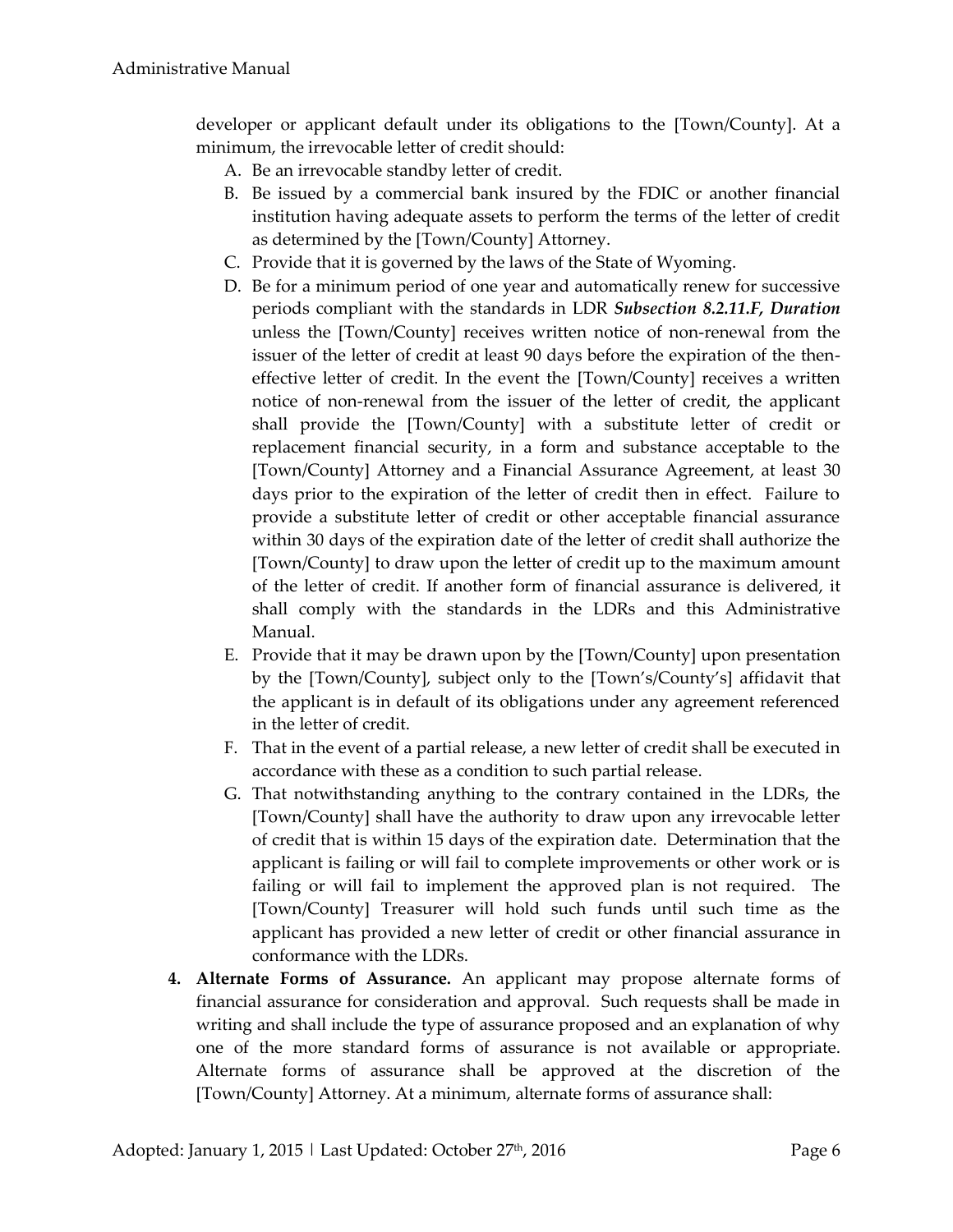- A. Be executed by an appropriate institution licensed to do business in the State of Wyoming and with adequate assets to perform the terms of the assurance;
- B. Provide that the assurance is governed by the laws of the State of Wyoming; and
- C. Provide that a claim may be made by the [Town/County] upon written notice to the assurance provider that the Developer or Applicant, as applicable, is in default of its obligations under any agreement referenced in the assurance.

#### **3.1.2 Financial Assurance Agreement**

- **1. Purpose.** The purpose of a Financial Assurance Agreement is to outline the terms under which an assurance is being posted in more detail than is permissible within the assurance itself. The Financial Assurance Agreement serves as a contract between the developer/applicant and the [Town/County] regarding the standards and terms under which the assurance shall be administered.
- **2. Content.** The Financial Assurance Agreement shall be in the form of the template provided at the end of this section, and should include the following information:
	- A. Permit number and description of the development or use being approved;
	- B. Description of the required improvements or a reference to appropriate documents governing the requirements, such as a Physical Development Permit, Use Permit, Development Option Permit, or a Habitat Enhancement Plan in the case of mitigation or reclamation work;
	- C. Timeline under which the improvements are to be completed;
	- D. Estimate of the cost of the improvements;
	- E. Type and amount of the assurance being provided; and
	- F. Terms governing the renewal, warranty, review of amount, release and partial release and events of default of the financial assurance.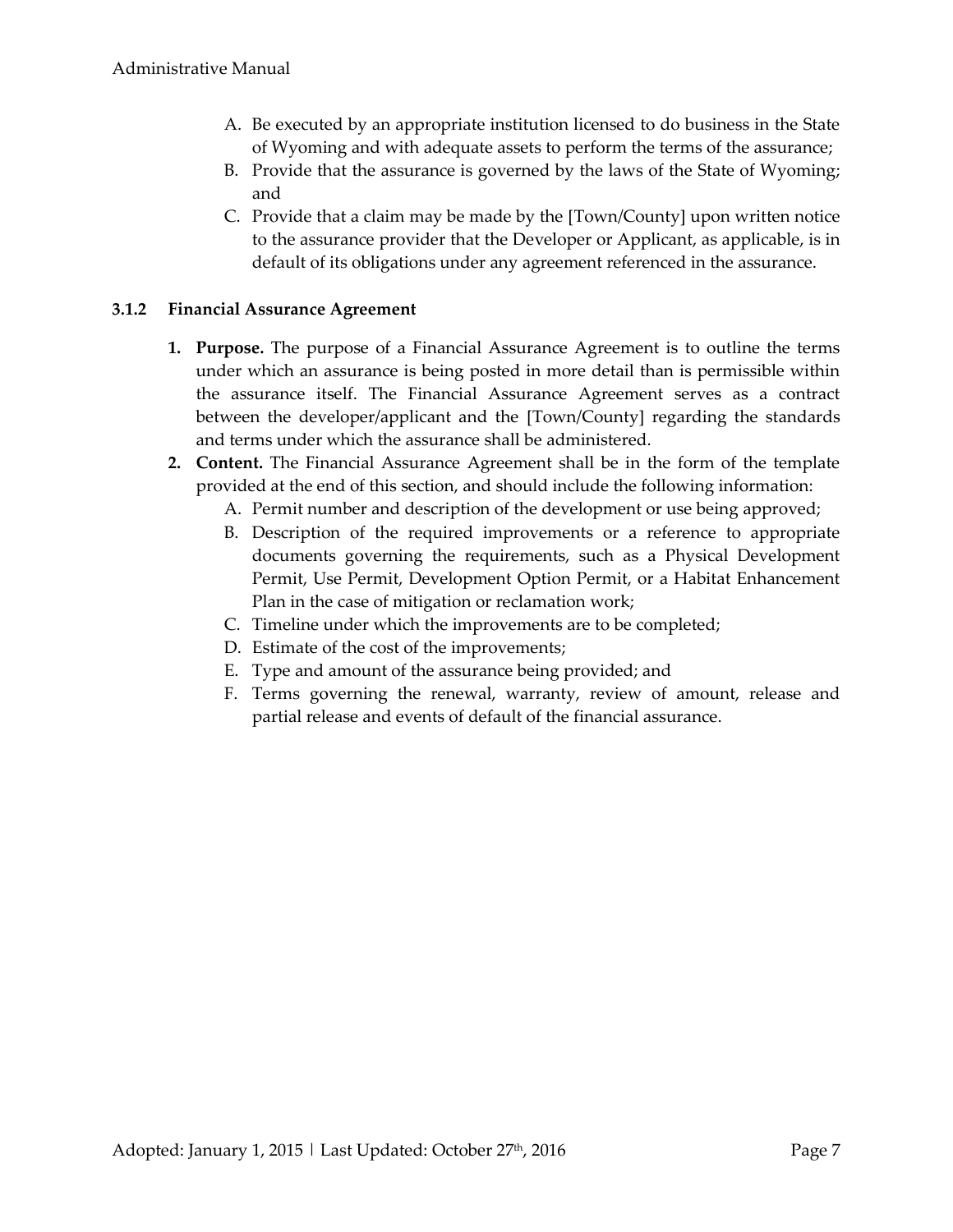#### **3.1.3 Financial Assurance Templates**

| <b>Town of Jackson</b><br><b>Letter of Credit Template</b>         | <b>Teton County</b><br><b>Letter of Credit Template</b>            |
|--------------------------------------------------------------------|--------------------------------------------------------------------|
|                                                                    |                                                                    |
| <b>Performance Bond Template</b>                                   | <b>Performance Bond Template</b>                                   |
| <b>Financial Assurance Agreement-Bond</b>                          | <b>Financial Assurance Agreement-Bond</b>                          |
| <b>Financial Assurance Agreement-Letter of</b><br><b>Credit</b>    | <b>Financial Assurance Agreement-Letter of</b><br><b>Credit</b>    |
| <b>Financial Assurance Agreement - Escrow</b><br><b>Deposit</b>    | <b>Financial Assurance Agreement - Escrow</b><br><b>Deposit</b>    |
|                                                                    |                                                                    |
| <b>Simplified Assurance Agreement-For Small</b><br><b>Deposits</b> | <b>Simplified Assurance Agreement-For Small</b><br><b>Deposits</b> |
| <b>Subdivision Improvements Agreement</b>                          | <b>Subdivision Improvements Agreement</b>                          |
| <b>Request for Surety Release</b>                                  | <b>Request for Surety Release</b>                                  |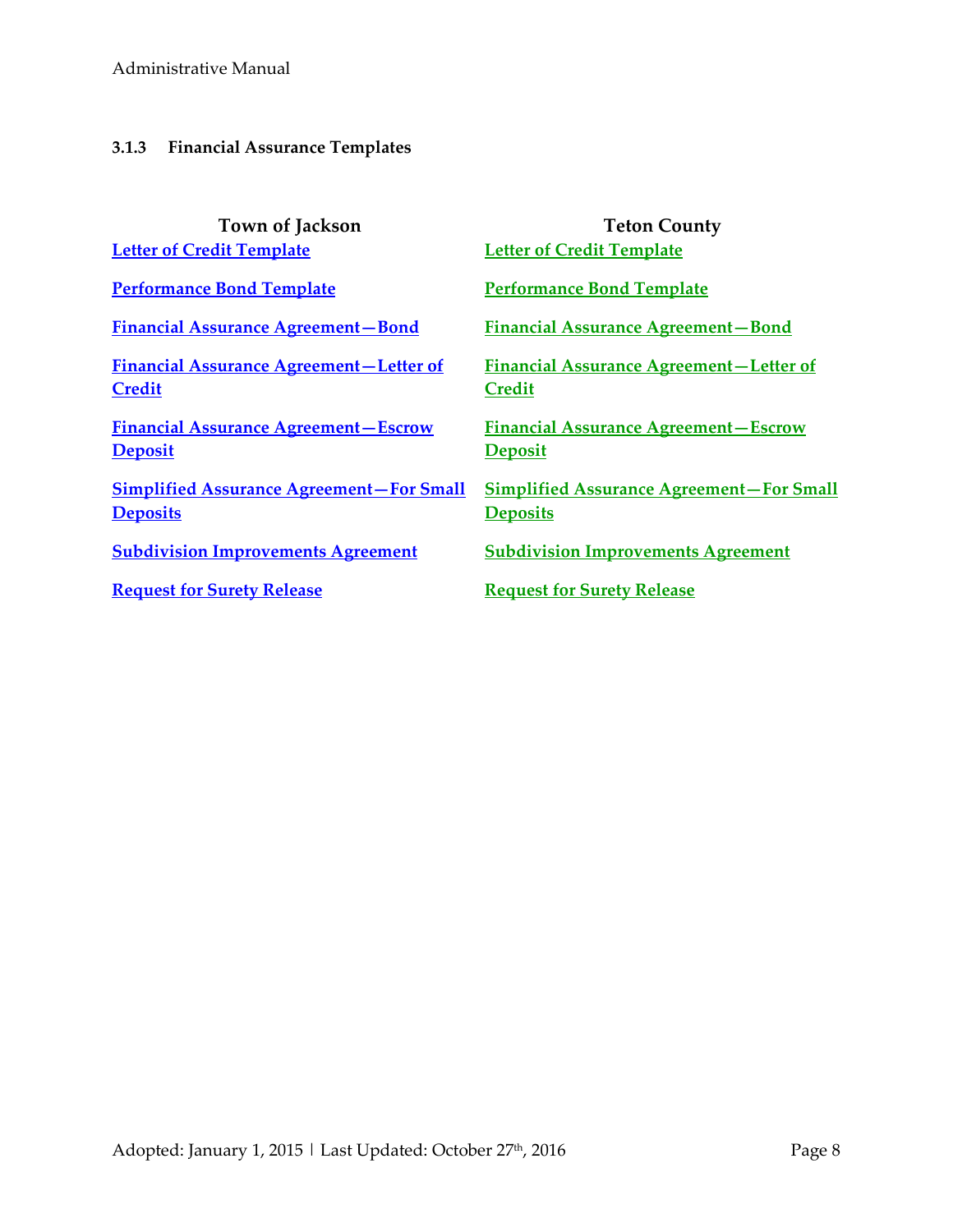# *3.2 Pre-Application Conference*

Following a pre-application conference, staff will provide a summary of the meeting. The preapplication conference summary will generally include:

- 1. Identification of key issues and LDR standards
- 2. Required permits and associated fees
- 3. Anticipated review process and estimated timeline
- 4. Application Submittal Checklist (s)
- 5. Mailing list if neighborhood meeting is required

## *3.3 Environmental Analysis*

#### **3.3.1 County-Hired Consultant Process**

[Section Under Revision]

#### **3.3.2 Environmental Analysis Templates**

#### **[EA Consultant Policy](http://www.tetoncountywy.gov/DocumentCenter/View/4853)**

#### **[EA Consultant Agreement](http://www.tetoncountywy.gov/DocumentCenter/View/4852)**

#### **[EA Release](http://www.tetoncountywy.gov/DocumentCenter/View/4854)**

## *3.4 Neighborhood Meeting*

#### **3.4.1 Neighborhood Meeting Procedure**

- 1. **Time and Duration.** Neighborhood meetings should be held anytime between the hours of 5:30pm and 9:00pm weekdays and anytime between the hours of 9am and 9pm on weekends. Ideally, the meeting should not exceed two hours in length, unless held in an open house/drop-in format, in which case the applicant should make themselves and the relevant materials available for a minimum of two hours.
- 2. **Place.** The meeting should be held in a location of the applicant's choosing that is convenient and accessible to neighbors residing in close proximity to the land subject to the application.
- 3. **Meeting Agenda.** A sample meeting agenda follows this section. The applicant is responsible for modifying the template to reflect the specifics of the project, and to remove notes and bullet points intended to provide guidance to the applicant. Copies of the agenda should be made available at the meeting.
- 4. **Attendance.** The applicant should provide a sign-in sheet where attendees can provide their name and contact information.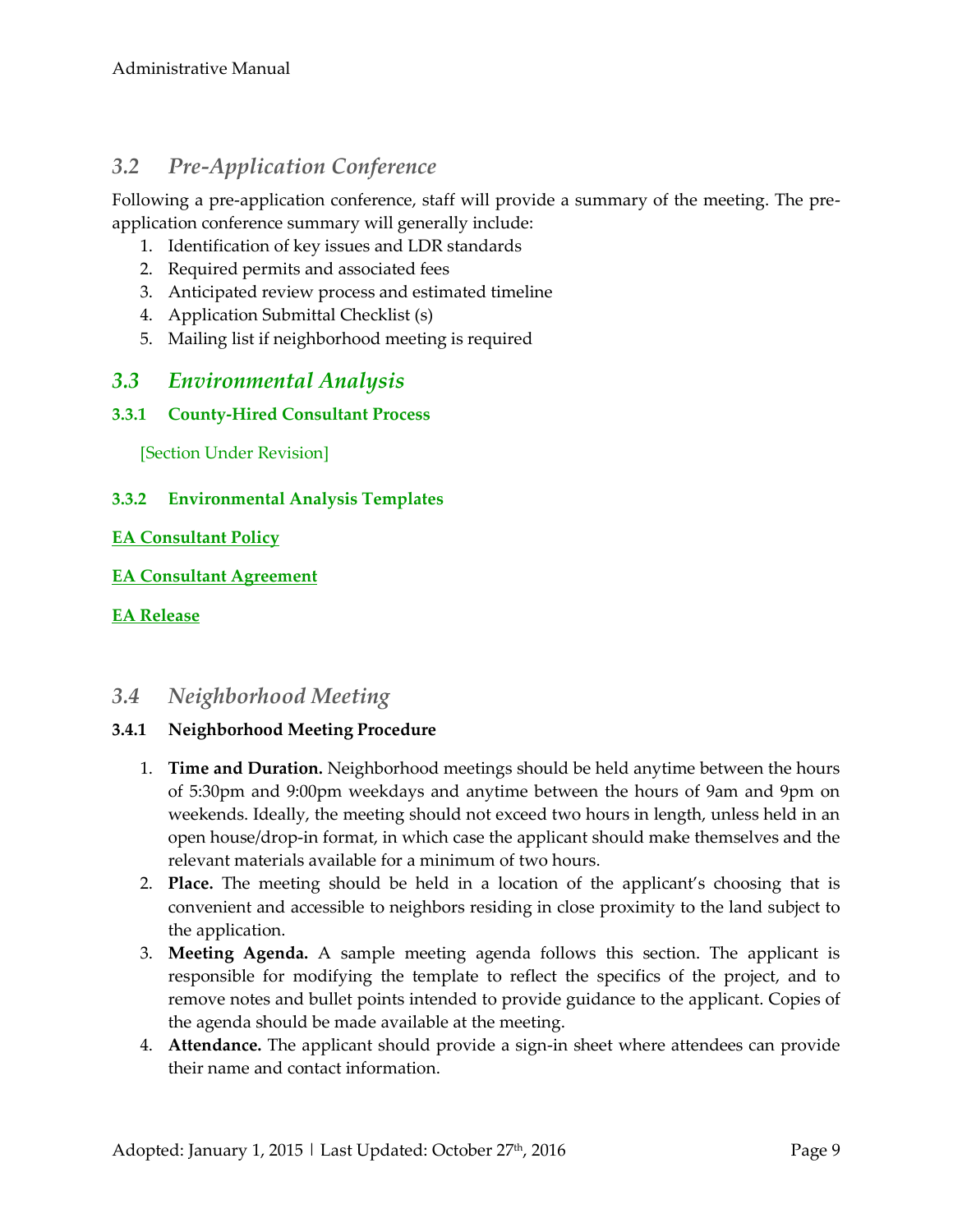- 5. **Facilitation.** The applicant will be responsible for facilitating the meeting and will not receive facilitation assistance from any Planning Department staff that may attend. The applicant is encouraged to establish "ground rules" to ensure a constructive discussion. A sample set of rules is provided on the agenda template which follows this section.
- 6. **Open House.** An applicant may elect to conduct the meeting in an open house/drop-in format, rather than make a formal presentation. If an open house is held, the applicant should be available to greet attendees, explain the process for commenting, provide adequate displays, visual aids and handouts to depict the proposal and provide key information, and be available to receive comments and answer questions for the full duration of the open house time.
- 7. **Submittal of Comments (optional).** The applicant may record comments and questions and may include a copy of any comments collected in the application submittal package for the proposal. The applicant may also want to respond to comments in the application, or outline how those comments affected the final submittal.

### **3.4.2 Neighborhood Meeting Templates**

**[Neighborhood Meeting Mailed Notice](http://www.tetoncountywy.gov/DocumentCenter/View/4870)** 

**[Neighborhood Meeting Posted Notice](http://www.tetoncountywy.gov/DocumentCenter/View/4871)** 

**[Neighborhood Meeting Agenda Template](http://www.tetoncountywy.gov/DocumentCenter/View/4872)**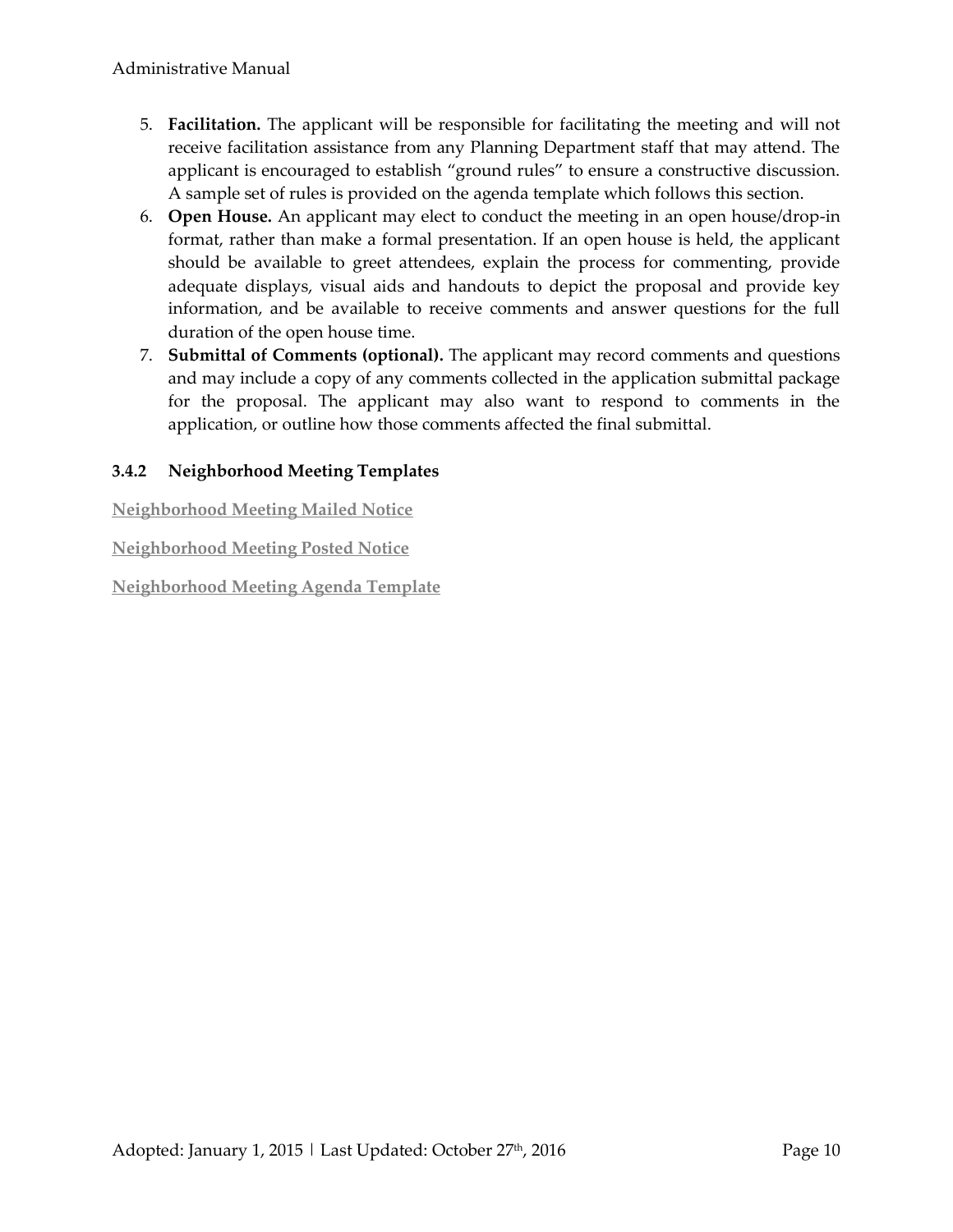# 4. Application Submittal Requirements

The term "application" is used to refer to both a request for a pre-submittal step, such as a preapplication conference, and to an application for a physical development permit, use permit, development option or subdivision permit, interpretation of the LDRs, amendment to the LDRs, or relief from the LDRs.

# *4.1 Application Forms*

Application forms serve as a cover sheet for the application package, and identify the type of request or application being made. Application forms are available at the end of this section. Forms may also be obtained online, via the Planning and Development Department website, or in hard copy, by visiting the Planning and Development Department during regular business hours. There are two types of application forms:

- 1. Planning Permit Application. This general application form should be used for:
	- A. Physical Development Permits (Division 8.3)
	- B. Use Permits (Division 8.4)
	- C. Development Option or Subdivision Permits (Division 8.5)
	- D. Interpretations of the LDRs (Division 8.6)
	- E. Amendments to the LDRs (Division 8.7)
	- F. Relief from the LDRs (Division 8.8)
- 2. Specific Application. A specific application form is required for the following:
	- A. Pre-Application Conference Request
	- B. Environmental Analysis Pre-Application Conference Request
	- C. Environmental Analysis
	- D. Building Permits—Residential and Commercial
	- E. Grading and Erosion Control Permit
	- F. Small Wastewater Facility Permit
	- G. Sign Permit

There is no separate application form to apply for an amendment of an approved permit. Applications to amend an approved permit should use the form from the list above appropriate for the threshold of review triggered by the proposed amendment. Refer to *Section 8.2.13, Amendment of Permits or Approvals* for information on the review thresholds for amendments.

## *4.2 Submittal Checklists*

The main component of any application submittal is information demonstrating compliance with all applicable LDRs and resolutions. Applicable LDRs and resolutions and submittal requirements to address them will vary from application to application. Applicable standards are listed on the submittal checklist for each application type.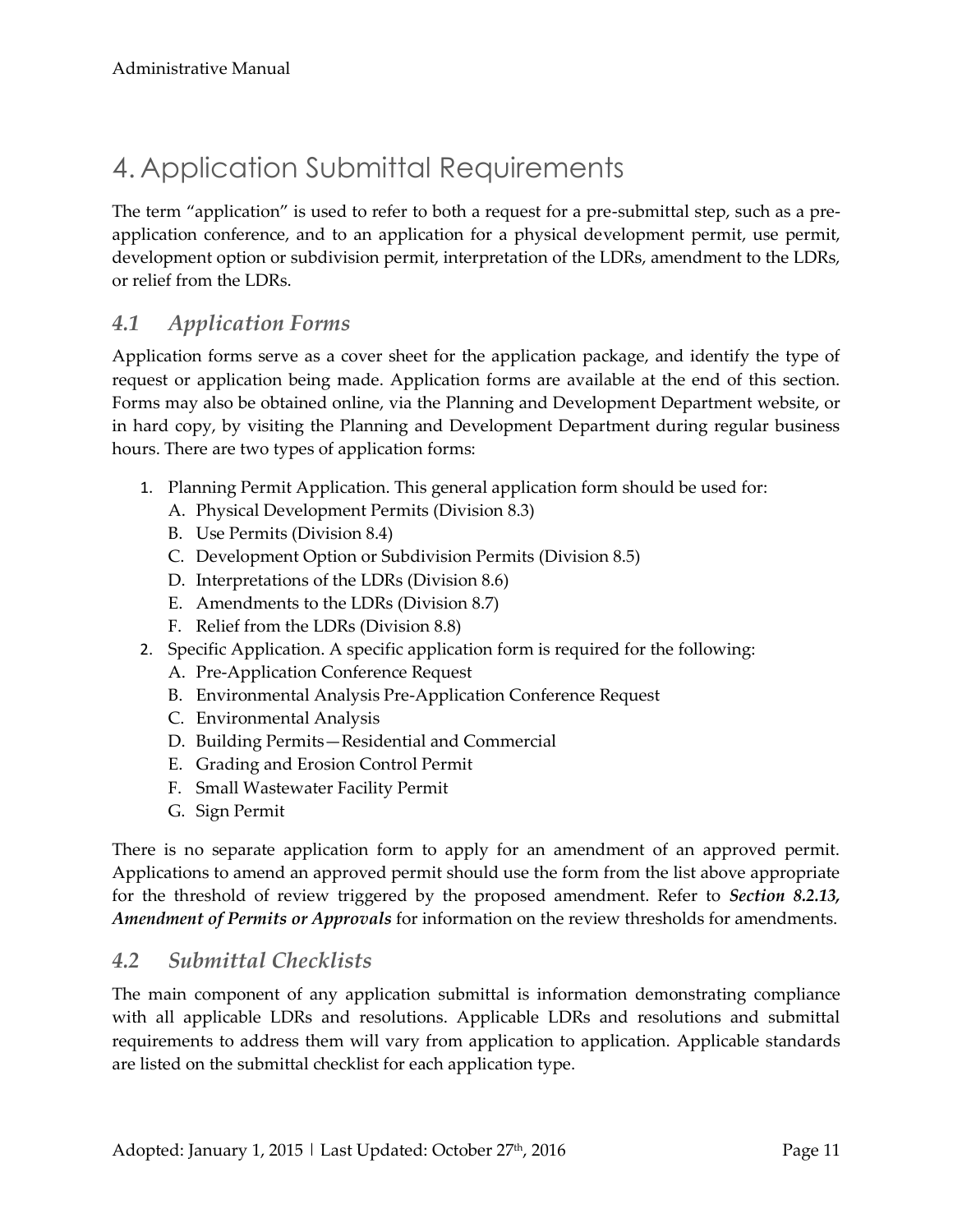The purpose of the application submittal checklist is to assist applicants in preparing a sufficient application package that adequately demonstrates compliances with applicable LDR standards. The checklist also identifies application components where minimum standards or formatting requirements must be met.

There are no separate submittal checklists for amendments of approved permits. Applications to amend an approved permit should use the submittal checklist for the threshold of review triggered by the proposed amendment. Refer to *Section 8.2.13, Amendment of Permits or Approvals* for information on the review thresholds for amendments.

#### **4.2.1 Checklist Components**

- 1. **Applicability.** This section describes when the particular checklist is applicable and answers common questions about how to use the checklist.
- 2. **Findings for Approval.** This section identifies the findings for approval of the application. The applicant should include a narrative response to each finding as part of the application.
- 3. **General Information.** This portion of the checklist identifies requirements for components of the application which must meet minimum standards or specific formatting requirements.
- 4. **Applicable LDR Standards.** This section identifies applicable LDRs and resolutions with which the applicant must demonstrate compliance. When a pre-application conference is required, this portion of the submittal checklist will be discussed and provided to the applicant at the pre-application conference. The applicant is ultimately responsible for demonstrating compliance with all applicable standards, whether or not those standards are identified in the application submittal checklist.
- 5. **Other Requirements.** Some application submittal checklists will provide additional guidance on information that should be included in the application package. For example, the Application Submittal Checklist for a Subdivision Plat includes specific standards for plat preparation, as well as checklists for information to be submitted at various stages of the process.

### **4.2.2 Modification of the Checklist**

If a pre-application conference is required, or requested by the applicant, Planning Staff will discuss each component of the applicable checklist with the applicant and may modify the checklist to identify additional LDR standards or submittal requirements based on the specifics of the proposal and the project location. For applications in which a pre-application conference is optional, applicants unfamiliar with the LDRs are encouraged to request a pre-application conference or seek guidance from staff prior to application submittal in order to avoid insufficiencies.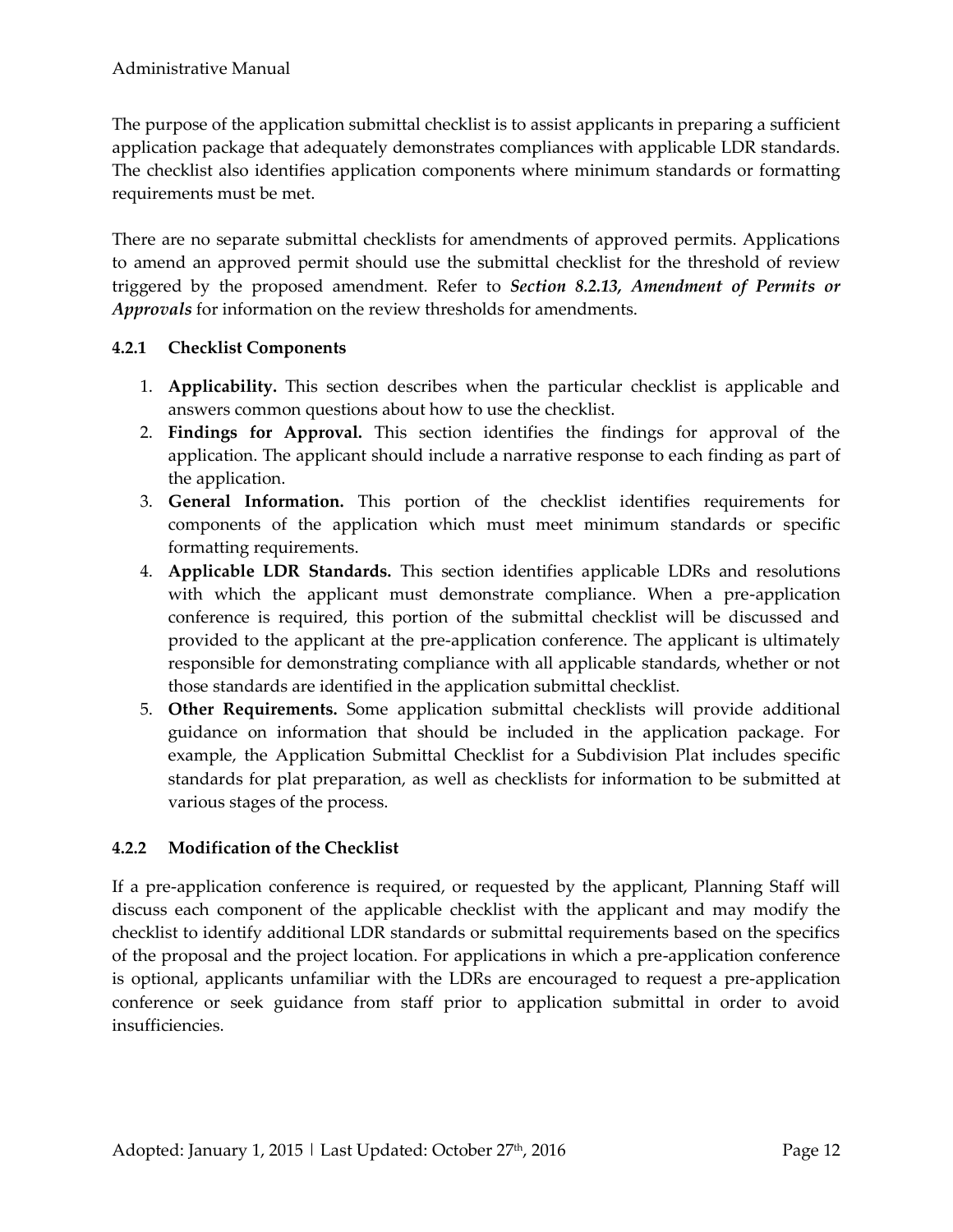### **4.2.3 Level of Detail**

Compliance should be demonstrated at a level of detail appropriate to the permit being sought. For example, demonstration of compliance at the time of Sketch Plan application should include conceptual proposals or narrative statements, rather than detailed construction drawings. As another example, grading and erosion control information presented as part of a Development Plan may be less detailed than that presented on an application for a Grading Permit, unless approval of both permits is being requested concurrently.

#### **4.2.4 Zoning Compliance Verifications**

A Zoning Compliance Verification (ZCV) application is unique when compared to other application types in that a ZCV may be requested to determine compliance with any standard of the LDRs. As a result, the information required to review a ZCV request will vary from application to application, and a standardized application submittal checklist is impossible to prepare.

#### *Commonly Requested ZCVs*

In order to assist applicants requesting a ZCV, application submittal checklists are available for the following types of commonly requested ZCVs:

- 1. Environmental Standards
- 2. Visual Resource Analysis
- 3. Boundary Adjustment
- 4. Confirmation of Nonconformities
- 5. Minor Deviation

#### *Less Common ZCV Requests*

Applicants requesting a ZCV for a purpose other than any of the common requests listed above, should include the following information with the application, in-lieu of following an application submittal checklist:

- 1. Narrative description of the existing condition of the property, including any details of its size, configuration, physical development or use that may be pertinent to determining compliance; and
- 2. Attributes of the property, or the property's physical development, use, development options or subdivision to be verified. The applicant may choose to submit questions regarding the property's compliance for Staff to answer.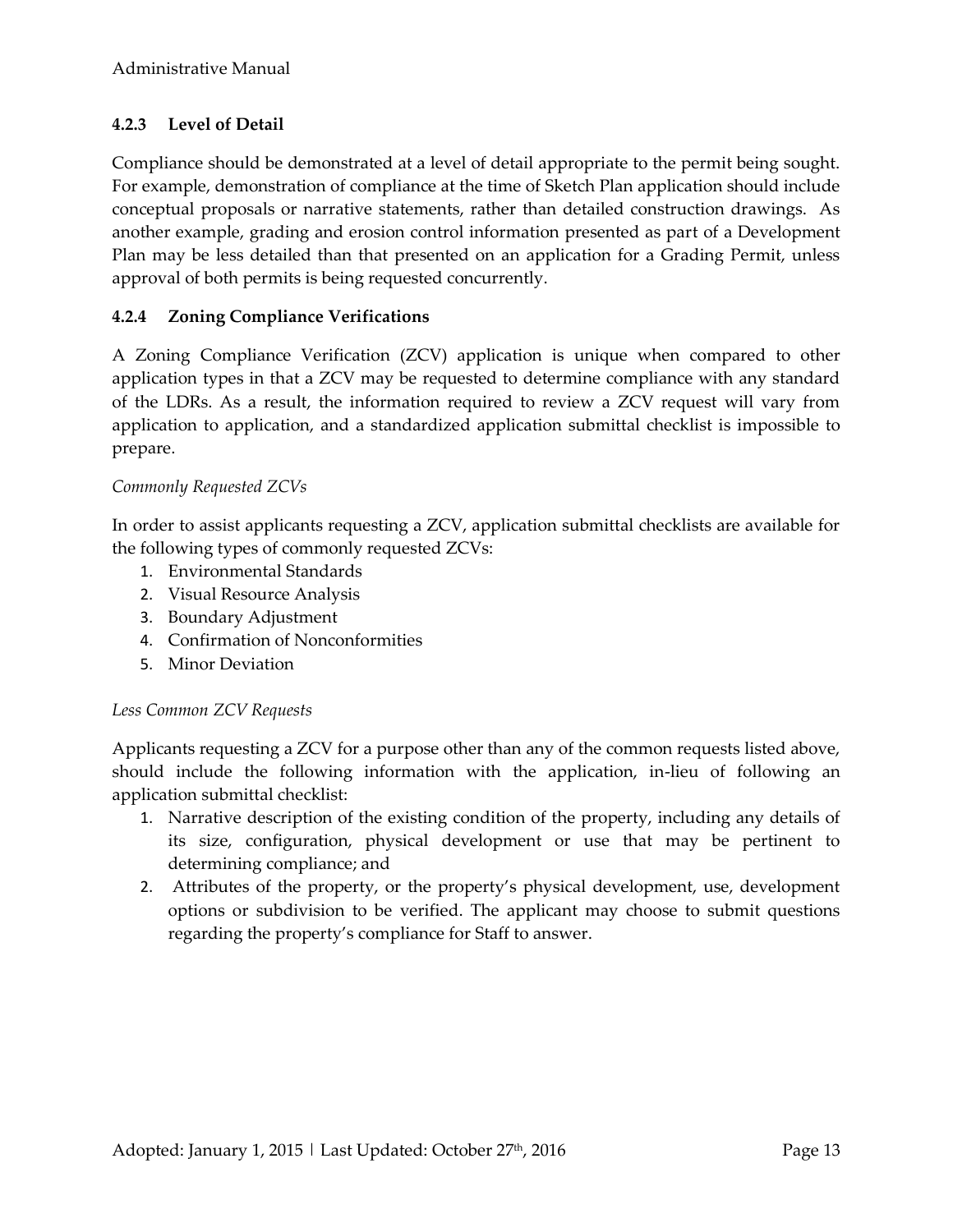# Application Forms and Submittal **Checklists**

#### **Application Forms**

| Town of Jackson                                | <b>Teton County</b>                            |
|------------------------------------------------|------------------------------------------------|
| <b>Building Permit Application-Commercial</b>  | <b>Building Permit Application-Commercial</b>  |
| <b>Building Permit Application-Residential</b> | <b>Building Permit Application-Residential</b> |
| <b>Grading and Erosion Control Application</b> | <b>Environmental Analysis Application</b>      |
| <b>Planning Permit Application</b>             | <b>Exempt Land Division Application</b>        |
| <b>Pre-Application Conference Request</b>      | <b>Grading and Erosion Control Application</b> |
| <b>Sign Permit Application</b>                 | <b>Miscellaneous Planning Request</b>          |
|                                                | <b>Planning Permit Application</b>             |
|                                                | <b>Pre-Application Conference Request</b>      |
|                                                | <b>Sign Permit Application</b>                 |
|                                                |                                                |

**[Small Wastewater Facility Permit](ttp://www.tetoncountywy.gov/DocumentCenter/View/1513)  Application**

**Submittal Checklists (to accompany application forms)** 

| <b>Town of Jackson</b>                        | <b>Teton County</b>                           |
|-----------------------------------------------|-----------------------------------------------|
| <b>Administrative Adjustment Checklist</b>    | <b>Administrative Adjustment Checklist</b>    |
| <b>Appeal of an Administrative Decision</b>   | <b>Appeal of an Administrative Decision</b>   |
| <b>Checklist</b>                              | <b>Checklist</b>                              |
| <b>Basic Use Permit Checklist</b>             | <b>Basic Use Permit Checklist</b>             |
| <b>Beneficial Use Determination Checklist</b> | <b>Beneficial Use Determination Checklist</b> |
| <b>Boundary Adjustment Checklist</b>          | <b>Boundary Adjustment Checklist</b>          |
| <b>Conditional Use Permit Checklist</b>       | <b>Conditional Use Permit Checklist</b>       |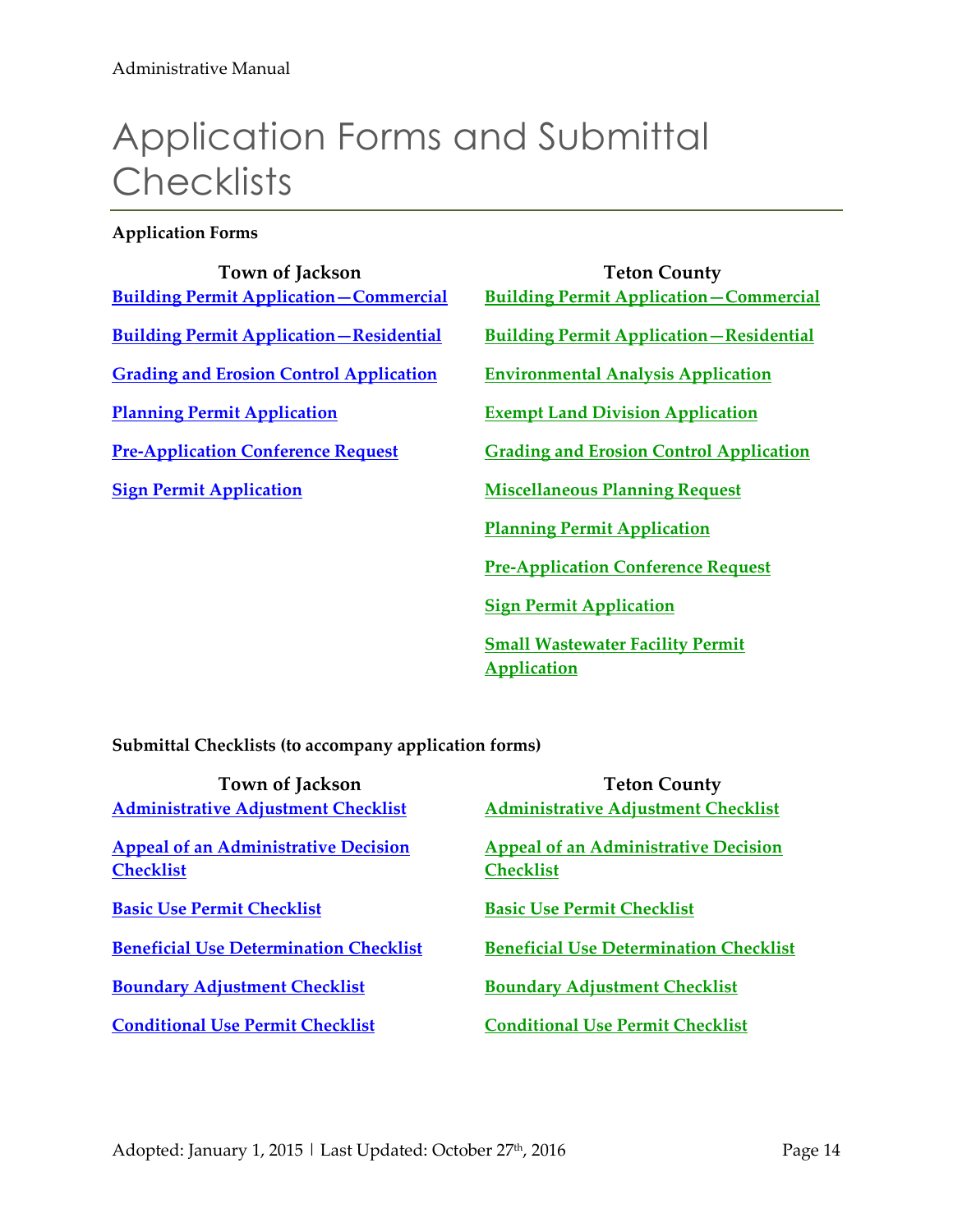**[Development Option Plan Checklist](http://townofjackson.com/files/8614/2075/4894/DOP_Checklist_editable.pdf) <b>Conservation Area Easement Review** 

**[Formal Interpretation Checklist](http://townofjackson.com/files/1314/2075/4916/INT_Checklist_editable.pdf) [Development Plan Checklist](http://www.tetoncountywy.gov/DocumentCenter/View/3388)**

**LDR Text [Amendment Checklist](http://townofjackson.com/files/8714/2075/4582/AMD_Checklist_editable.pdf) [Formal Interpretation Checklist](http://www.tetoncountywy.gov/DocumentCenter/View/3389)**

**[Planned Unit Development Checklist](http://townofjackson.com/files/2114/2075/4935/PUD_Checklist_editable.pdf) [LDR Text Amendment Checklist](http://www.tetoncountywy.gov/DocumentCenter/View/3390)**

**[Special Use Permit Checklist](http://townofjackson.com/files/5214/2075/5003/SUP_Checklist_editable.pdf) [Sketch Plan Checklist](http://www.tetoncountywy.gov/DocumentCenter/View/3392)**

**[Zoning Compliance Verification Checklist](http://townofjackson.com/files/2414/2075/5044/ZCV_BDJ_Checklist_editable.pdf)— Boundary Adjustment**

**[Zoning Compliance Verification Checklist](http://townofjackson.com/files/4114/2075/5063/ZCV_Environmental_Checklist_editable.pdf)— Environmental Standards**

**[Zoning Compliance Verification Checklist](http://townofjackson.com/files/8314/2075/5090/ZCV_MDV_Checklist_editable.pdf)— Minor Deviation**

**[Zoning Compliance Verification Checklist](http://townofjackson.com/files/9714/2075/5110/ZCV_Nonconformities_Checklist_editable.pdf)— Nonconformities**

**[Zoning Compliance Verification Checklist](http://townofjackson.com/files/7914/2075/5129/ZCV_VRA_Checklist_editable.pdf)— Visual Resources**

**Town of Jackson cont'd Teton County cont'd**

**Application [Development Plan Checklist](http://townofjackson.com/files/7414/2075/4877/DEV_Checklist_editable.pdf) [Development Option Plan Checklist](http://www.tetoncountywy.gov/DocumentCenter/View/3387)**

**[Sketch Plan Checklist](http://townofjackson.com/files/1214/2075/4979/SKC_Checklist_editable.pdf) [Planned Unit Development Checklist](http://www.tetoncountywy.gov/DocumentCenter/View/3391)**

**[Subdivision Plat Checklist](http://townofjackson.com/files/8414/2075/4960/S_D_Checklist_editable.pdf) [Special Use Permit Checklist](http://www.tetoncountywy.gov/DocumentCenter/View/3393)**

**[Variance Checklist](http://townofjackson.com/files/5114/2075/5022/VAR_Checklist_editable.pdf) [Subdivision Plat Checklist](http://www.tetoncountywy.gov/DocumentCenter/View/3394)**

**[Variance Checklist](http://www.tetoncountywy.gov/DocumentCenter/View/3395)**

**[Zoning Compliance Verification Checklist](http://www.tetoncountywy.gov/DocumentCenter/View/3396)— Boundary Adjustment**

**[Zoning Compliance Verification Checklist](http://www.tetoncountywy.gov/DocumentCenter/View/3398)— Environmental Standards**

**[Zoning Compliance Verification Checklist](http://www.tetoncountywy.gov/DocumentCenter/View/3397)— Minor Deviation**

**[Zoning Compliance Verification Checklist](http://www.tetoncountywy.gov/DocumentCenter/View/3400)— Nonconformities**

**[Zoning Map Amendment Checklist](http://townofjackson.com/files/7114/2075/5149/ZMA_Checklist_editable.pdf) [Zoning Compliance Verification Checklist](http://www.tetoncountywy.gov/DocumentCenter/View/3399)— Visual Resources**

**[Zoning Map Amendment Checklist](http://www.tetoncountywy.gov/DocumentCenter/View/3401)**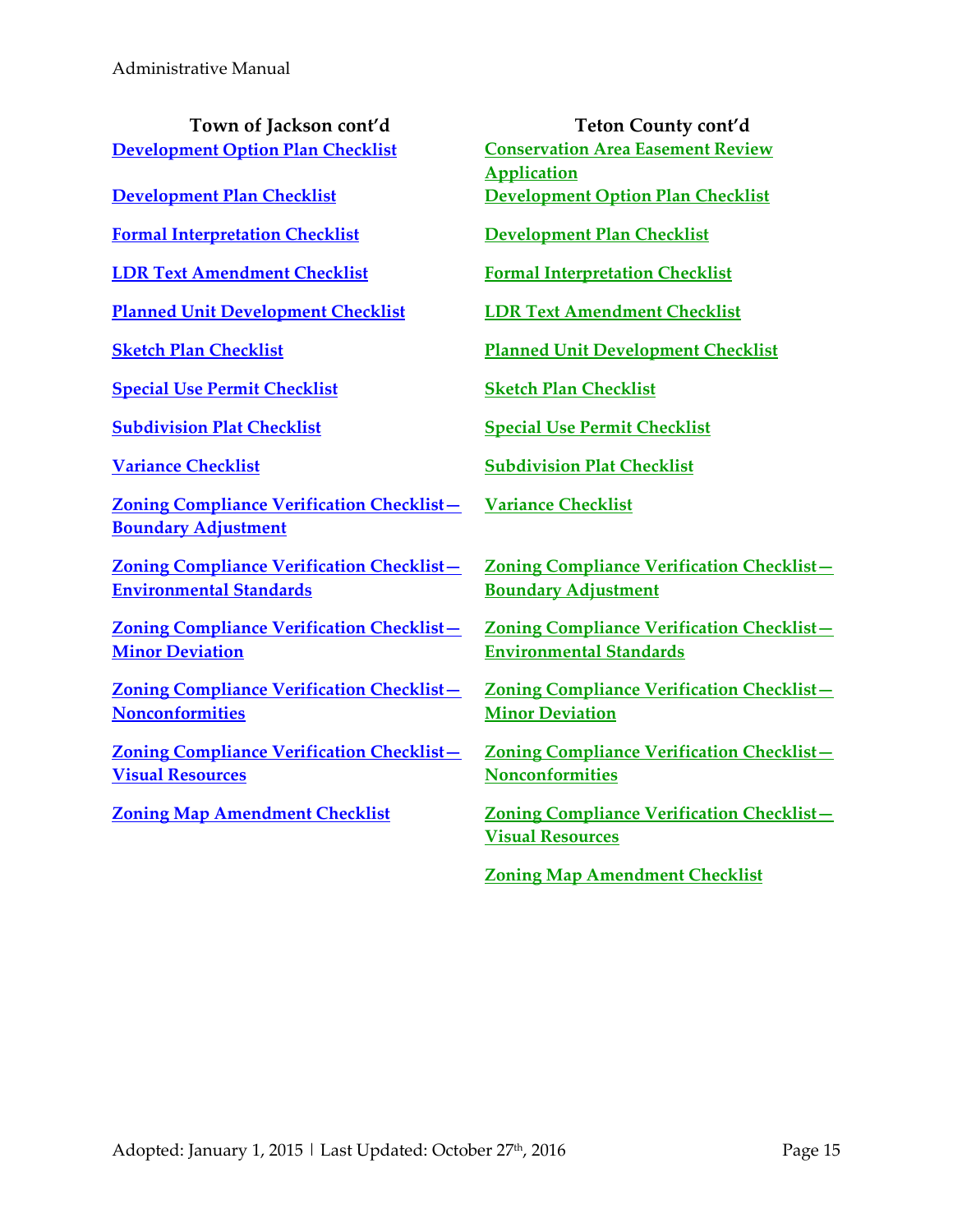# *4.3 Standard Formatting*

In order to facilitate efficient review, minimum standards and formatting requirements for some components of a submittal and some applications have been established.

#### **4.3.1 Site Plans**

**[Town of Jackson Site Plan Standards](http://www.tetoncountywy.gov/DocumentCenter/View/4874)** 

**[Teton County Site Plan Standards](http://www.tetoncountywy.gov/DocumentCenter/View/4851)** 

#### **4.3.2 Proposed Development Program**

**[Town of Jackson Proposed Development Program Template](http://www.tetoncountywy.gov/DocumentCenter/View/4874)**

#### **[Teton County Proposed Development Program Template](http://www.tetoncountywy.gov/DocumentCenter/View/4851)**

#### **4.3.3 Master Signage Plan**

When the Planning Director requires a Master Signage Plan pursuant to the LDRs, the signage plan should include the following:

- 1. **Site Plan.** A site plan, drawn to a recognized engineering scale, which depicts property boundaries, building footprints, access and circulation, parking areas, and the location of each existing and proposed sign.
- 2. **Linear Frontage.** Provide the building frontage in linear feet. If there are multiple buildings or multiple frontages, provide a separate measurement for each.
- 3. **Proposed Signs.** In a tabular format, the applicant shall identify the type, dimensions, square footage, height, clearance, setbacks, materials and colors of each sign proposed.
- 4. **Existing Signs.** If there are existing signs on the property that will be retained, the applicant shall identify the type, dimensions, square footage, height, clearance, setbacks, materials and colors of each existing sign, in tabular format.
- 5. **Illustrations.** An illustration of each proposed sign that includes dimensions, colors, materials and sign type is required.
- 6. **Lighting Plans.** Include specifications for the type of fixture and location of any proposed sign lighting.

#### **4.3.4 Subdivision Plats and Maps of Survey**

#### *Review*

The proposed plat or map of survey and other documents to be recorded shall be reviewed, at a minimum, by the County Surveyor for compliance with state statute and Section 8.5.3 of the LDRs, by a title company for clarity of title, and by the County Clerk to ensure that the plat and associated documents can be recorded.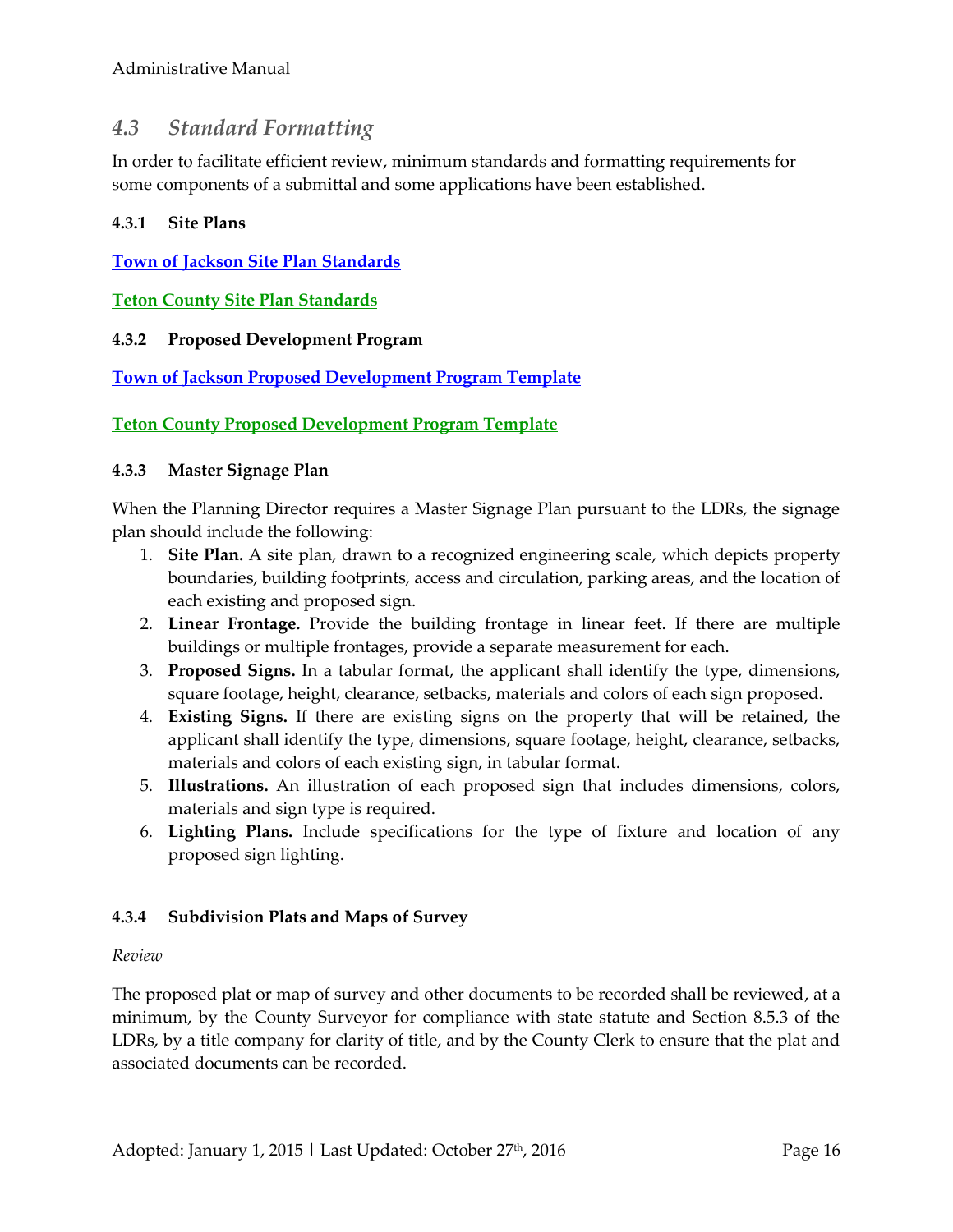#### Administrative Manual

*Form* 

The final version of a subdivision plat or map of survey shall be prepared in the following form:

- 1. The map shall be prepared on 24"x36" mylar sheets, 4 mils thick.
- 2. The map shall be prepared in black, indelible ink or other durable medium approved by the County Clerk.
- 3. For subdivision plats, the margins shall conform with Wyoming Statutes.
- 4. A final plat or map of survey shall be prepared by a licensed Wyoming Land Surveyor.

#### *Content*

A subdivision plat or map of survey prepared in association with a Subdivision Plat or Boundary Adjustment application shall contain the information required by state statute and Section 8.5.3 or Section 8.5.5 of the LDRs, as applicable.

### *Wyoming State Statute § 34-12-103 Contents of plat; acknowledgment; approval by county commissioners or governing body of cities or towns; filing and recording.*

*Every such plat shall contain a statement to the effect that "the above or foregoing subdivision of (here insert a correct description of the land or parcel subdivided) as appears on this plat, is with the free consent, and in accordance with the desires of the undersigned owners and proprietors", which shall be signed by the owners and proprietors, and shall be duly acknowledged before some officer authorized to take the acknowledgement of deeds. The plat shall meet the approval of the board of county commissioners if it is of land situated without the boundaries of any city or town or by the governing body of the city or town if situated within the boundaries of such city or town. When thus executed, acknowledged and approved, said plat shall be filed for record and recorded in the office of the clerk of the proper county; provided, however, that any such plat of land adjacent to any incorporated city or town, or within one (1) mile of the boundaries of any such city or town, shall be jointly approved by both the board of county commissioners of said county and the governing body of said city or town before same shall be filed and recorded in the office of the county clerk as aforesaid.* 

**For a subdivision plat**, the following information should generally be included, although this list should not be considered a substitute for state statute or the LDRs:

- 1. **Project boundary**. The boundary of the proposed development. For plats involving currently un-platted lands, the project boundary should be accurately related to at least 2 corners of the Public Land Survey System (section, quarter, or 1/16 corner).
- 2. **Dimensions**. Accurate angular and lineal dimensions of all lines, angles, and curves used to describe boundaries, streets or alley easements or other areas or important features. Also, radii, internal angles, arc lengths, chords, and chord bearings shall be given of all arcs.
- 3. **Preparation and revision dates.**
- 4. **Scale**. The map shall be prepared at a scale of 1" = 100' unless the [Town/County] Engineer approves a lesser scale.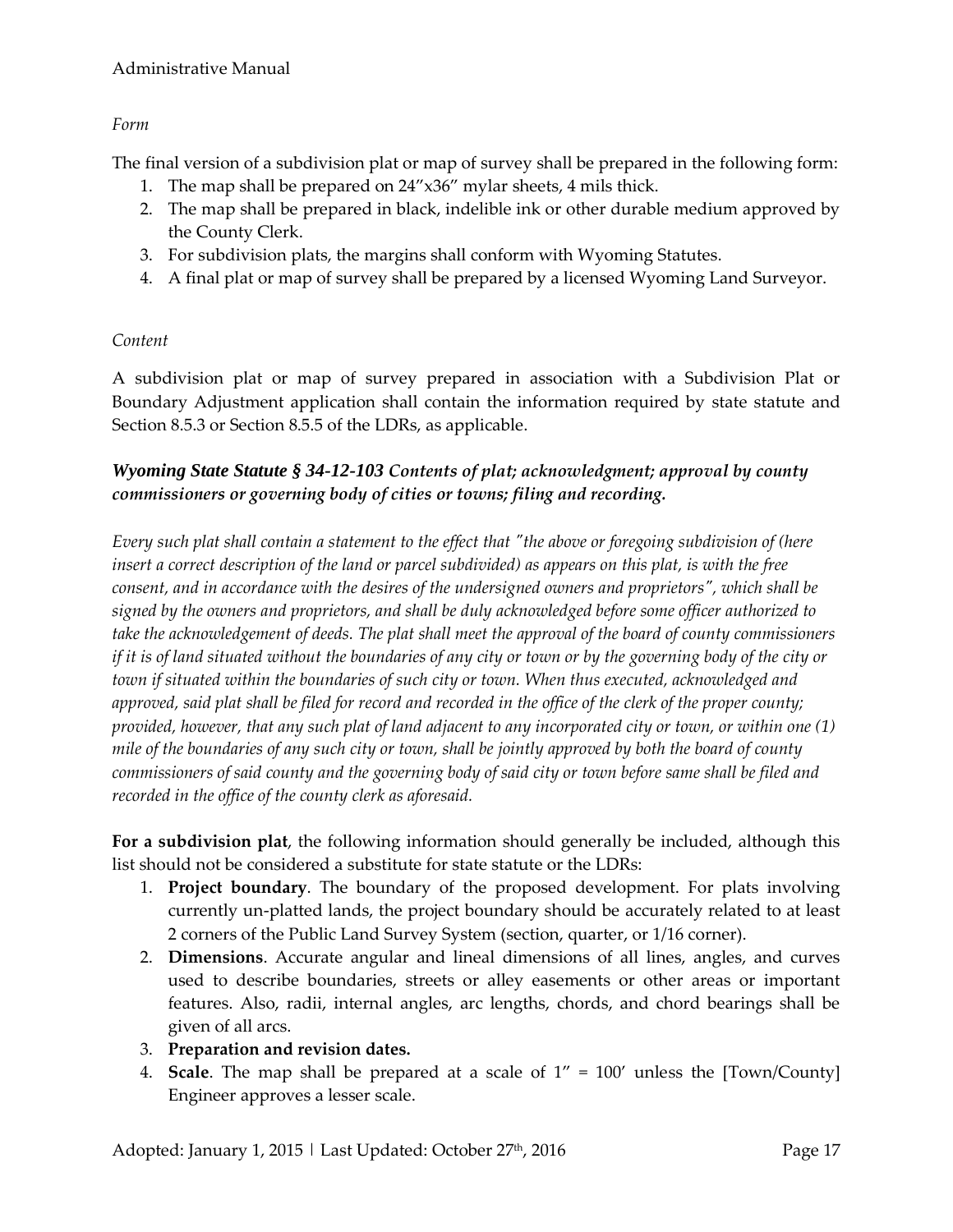- 5. **Coordinates**. In the case of plats of currently un-platted lands, Wyoming State Plane Coordinates, NAD 83 Wyoming, West Zone, on at least two boundary points of the subdivision or development, and a note indicating the monument used to derive this information.
- 6. **Monuments**. Accurate location of all monuments, found or set, within or adjacent to the development, including benchmarks or triangulations stations. Each lot corner and road easement shall be monumented or witnessed as required by Wyoming Statutes and the regulations of the State Board of Registration for professional engineers and land surveyors. Descriptions of all monuments, found or set, shall be shown by legend or separate description.
- 7. **Title block**. A title block, in the lower right hand corner of the sheet(s), showing the name of the proposed subdivision and its location by aliquot part and Section, Township and Range, and if applicable, lot, block and subdivision name.
- 8. **Vicinity map.** A vicinity map, showing the location of the proposed subdivision, the Section, Township, and Range, other pertinent information that will help lay-people locate the proposed subdivision, and: existing and platted or public roads and highways within 1/4 mile of the subdivision, along with their names; and the names of adjoining subdivisions.
- 9. **Owner/developer information.** Names, addresses and phone numbers of the owner, developer, if other than the owner, the developer's representative, if any, and the person or firm preparing the plan.
- 10. **Legend.** Symbols and different line types used for boundaries, easements, right-of-ways, and other features shall be described in a legend.
- 11. **Subdivision summary.** Specify the total acreage of the project, and the number of lots and units.
- 12. **Areas dedicated to the public or reserved.** Accurate boundaries of any open space/landscape surface, other areas, or roads dedicated or reserved, and a notation with the purpose of the dedication or reservation indicated.
- 13. **Lot lines or buildings and areas.** Lot lines or buildings (in the case of condominium of townhouse subdivisions), and the area of each lot or building in acres or square feet, as appropriate.
- 14. **Numbering.** Identification of all lots, blocks, buildings, streets, and other areas. Lots or buildings shall be numbered progressively in accordance with applicable state statute.
- 15. **Easements.** Easements and right-of-ways for utilities, pathways, drainage, public or private access, or other purposes.
- 16. **Road names.**
- 17. **Annotations.** The following certificates or annotations should be included, as applicable:
	- a. **Water system.** The annotation in bold letters of the name of the water system serving the subdivision and a certification from a licensed Wyoming Engineer of the adequacy and safety of the system. If no domestic water source is proposed for the development, the annotation shall state: **"NO PROPOSED DOMESTIC WATER SOURCE**.**"**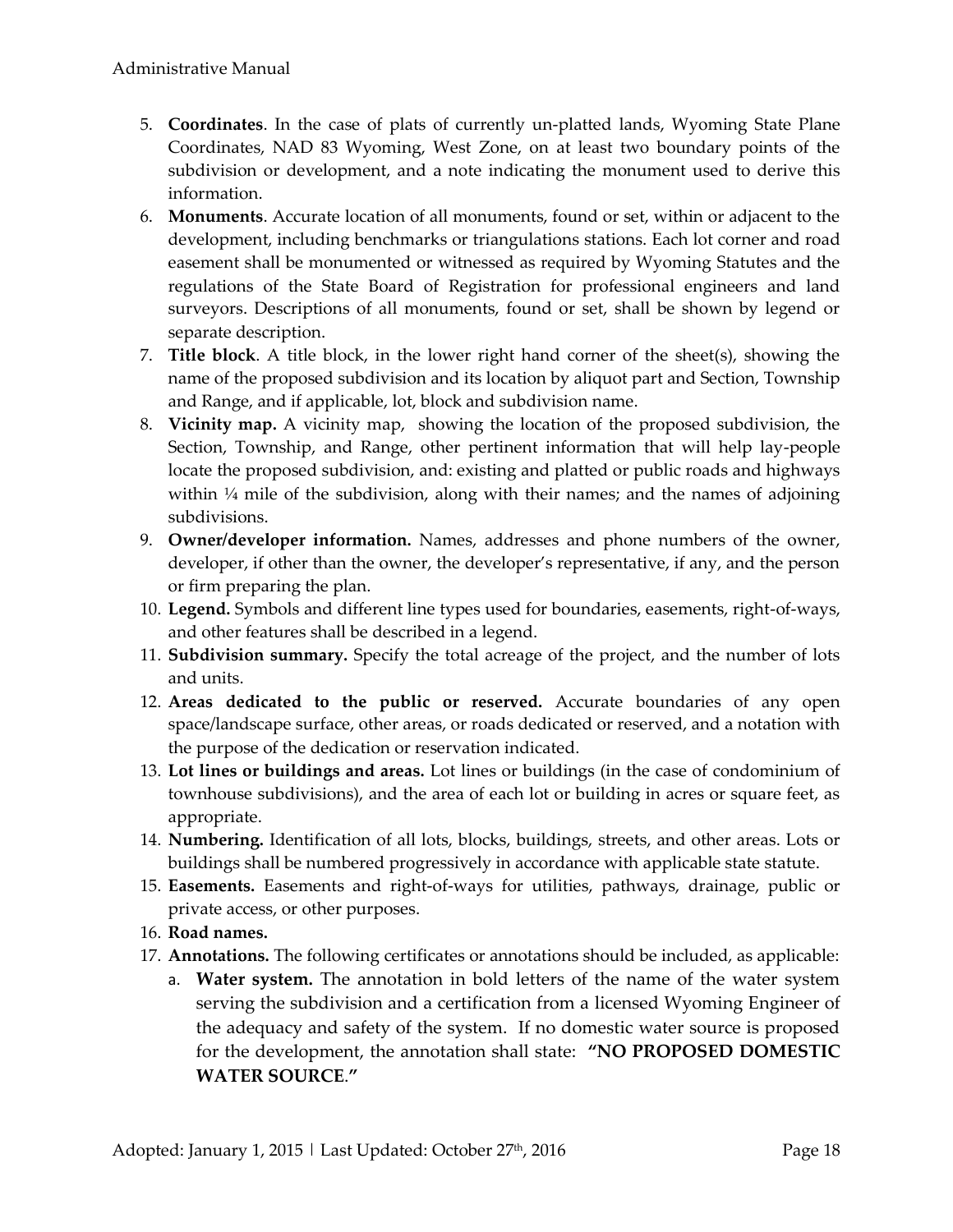- b. **Wastewater treatment.** The annotation in bold letters of the name of the sewage disposal system serving the subdivision and a certification from a licensed Wyoming Engineer of the adequacy and safety of the system shall appear. If no public sewage disposal system is proposed for the development, the annotation shall state: **"NO PROPOSED PUBLIC SEWAGE DISPOSAL SYSTEM."**
- c. **Roads.** If the roads are private, the annotation in bold letters with the statement **"NO PUBLIC MAINTENANCE OF STREETS OR ROADS."**
- d. **Airport vicinity.** Developments within, or partially within, a two (2) mile area measured from any point on the centerline of the Jackson Hole Airport runway shall be annotated: **"THIS DEVELOPMENT LIES IN THE IMMEDIATE PROXIMITY TO THE JACKSON HOLE AIRPORT."**
- e. **Mineral Rights.** All plats must include the following language per Wyoming Statutes: **"THE SURFACE ESTATE OF THE LAND TO BE SUBDIVIDED IS SUBJECT TO FULL AND EFFECTIVE DEVELOPMENT OF THE MINERAL ESTATE."**
- f. **Agricultural water rights.** Certification by Surveyor or Engineer regarding the status or water rights and the adequacy and workability of the water rights distribution and conveyance system. Proposed subdivisions with a ditch running through the land must file notice with all downstream irrigators 60 days before submitting for plat review (a notarized affidavit from the plat applicant/property owner attesting to the fact that this has been filed will suffice).
- 18. **Certificate of Surveyor.** This certificate shall include a legal description of the property to be subdivided.
- 19. **Certificate of Owner(s).**
- 20. **Certificate of Mortgagee.** Certificate of acceptance of mortgages, if any, of the lands included in the subdivision or development that are subject to a mortgage.
- 21. **Acknowledgement.** Acknowledgement of all certificates.
- 22. **Certificate of approval.** Certificate of approval by the Mayor of the Town, Town Clerk and Town Engineer, or designees, or the Chairperson of the Board of County Commissioners and County Clerk.

### *Templates*

**[Subdivision Plat Amendment](http://www.tetoncountywy.gov/DocumentCenter/View/4863)—Partial Vacation Instrument**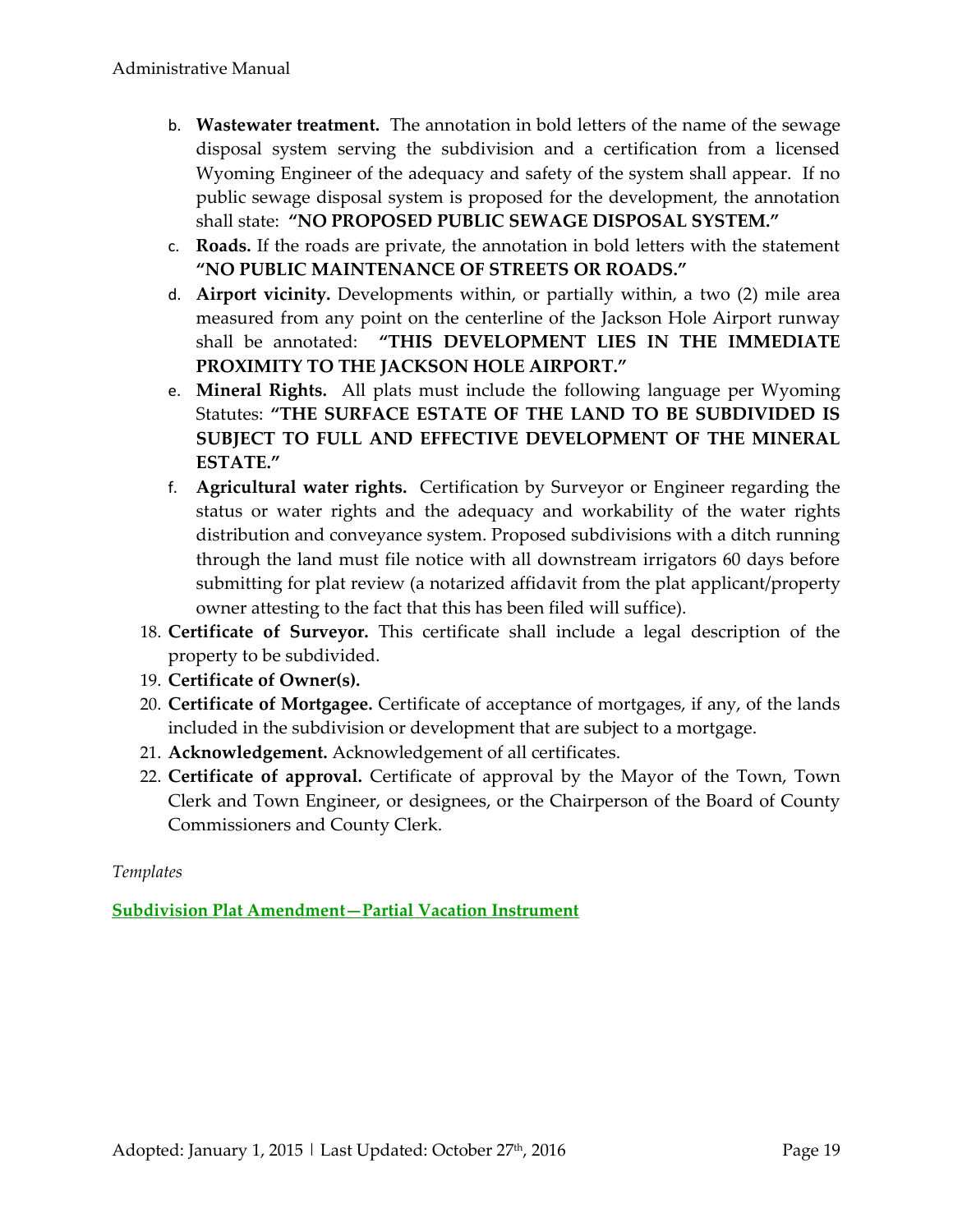# 5. Templates

These templates are provided for use by applicants and staff in preparing and processing applications.

### *5.1 Public Templates*

These templates may be used by applicants in preparing an application package:

**[Town of Jackson Letter of Authorization](http://townofjackson.com/files/2113/7459/7705/LetterOfAuthorization.pdf)**

#### **[Teton County Letter of Authorization](http://www.tetoncountywy.gov/DocumentCenter/View/3375)**

**[Town of Jackson Posted Notice](http://www.tetoncountywy.gov/DocumentCenter/View/4875)** 

**[Teton County Posted Notice](http://www.tetoncountywy.gov/DocumentCenter/View/4876)** 

**[Teton County Scenic Preserve Trust Conservation Easement](http://www.tetoncountywy.gov/DocumentCenter/View/4867) Template** 

**[Teton County Noise Measurement Guidelines and Noise Measurement Report Template](http://www.tetoncountywy.gov/DocumentCenter/View/4861)**

Certificate of Standards

#### **Housing Mitigation Plan Templates and Worksheets**

**[Housing Mitigation Plan](http://www.tetoncountywy.gov/DocumentCenter/View/4877)**

**[Independent Calculation Worksheet](http://www.tetoncountywy.gov/DocumentCenter/View/4878)**

**[Teton County Affordable Housing Calculation Worksheet](http://www.tetoncountywy.gov/DocumentCenter/View/4879)**

**[Teton County Employee Housing Calculation Worksheet](http://www.tetoncountywy.gov/DocumentCenter/View/4880)**

**[Teton County Single Family Dwelling Affordable Housing Fee Worksheet](http://www.tetoncountywy.gov/DocumentCenter/View/4881)**

**[Town of Jackson Affordable Housing Worksheet](http://www.tetoncountywy.gov/DocumentCenter/View/4882)**

**[Town of Jackson Employee Housing Calculation Worksheet](http://www.tetoncountywy.gov/DocumentCenter/View/4883)**

*5.2 Internal Templates* 

These templates are for use by Planning, Building and Engineering staff and are provided here for reference and information only:

#### **Correspondence**

Notice of Sufficiency

Notice of Insufficiency

Mailed Notice

Adopted: January 1, 2015 | Last Updated: October 27<sup>th</sup>, 2016 **Page 20** Page 20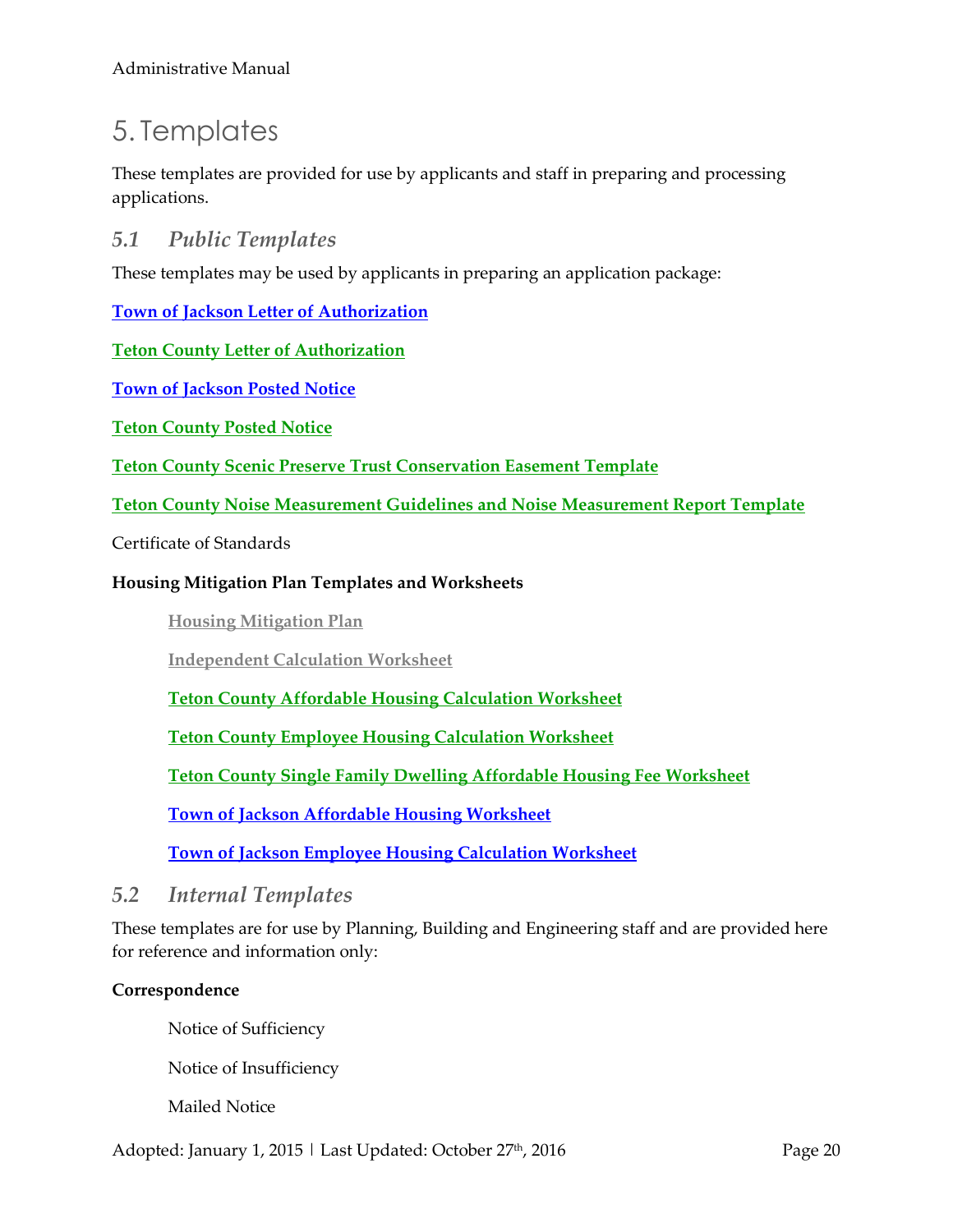#### Administrative Manual

#### **Application Processing and Review**

Town of Jackson Pre-Application Conference Summary Template

#### **[Teton County Pre-Application Conference Summary Template](http://www.tetoncountywy.gov/DocumentCenter/View/4862)**

#### **Environmental Analysis Pre-Application Conference Summary Template**

Staff Report

Zoning Compliance Verification Table

Review/Decision Memo

Findings of Fact and Conclusions of Law

Notice of Decision

Permit

LDR Text Amendment or Zoning Map Amendment Filing Form

#### **Compliance and Enforcement**

Notice to Abate

Notice of Abatement Hearing